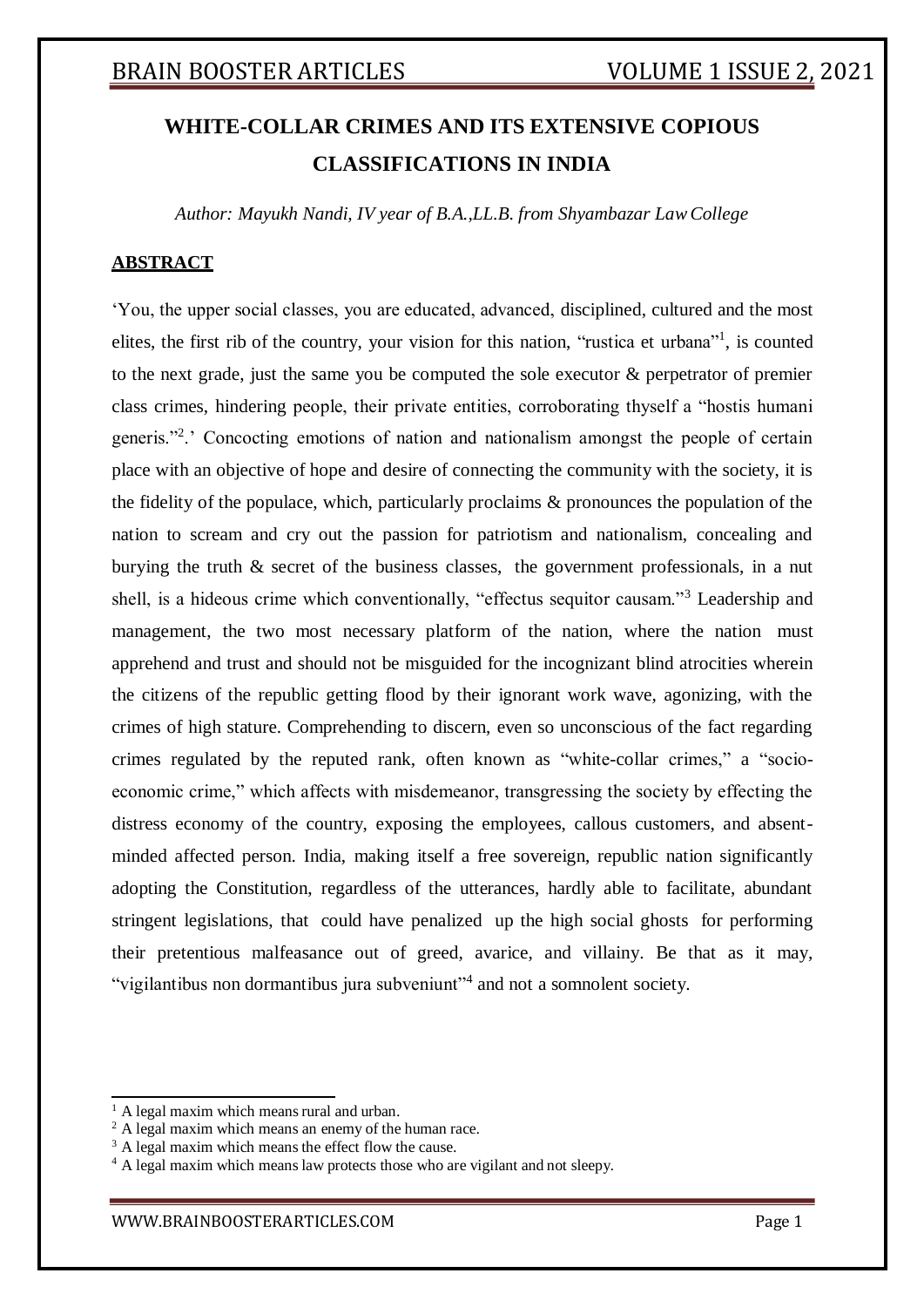## **THE CHRONOLOGINAL HISTORY OF WHITE-COLLAR CRIMES**

Albert Morris, a criminologist in 1934 highlighted & drew attention to the urgency of a switch in the prominence concerning crime which he added that as "anti-social activities of persons of high status committed in course of their profession"<sup>5</sup> should be brought within the ambit of crime and must be made punishable, if someone dares to commit it.

The expression, white-collar crime has been elucidated by the  $20<sup>th</sup>$  Century American Criminologist, and Sociologist, Prof. Edwin Hardin Sutherland, hereinafter Sutherland, in the year, 1939 for the first time calling it, the attention to the crimes by persons "in the upper or white-collar class, composed of respectable or at least respected business and professional men",<sup>6</sup> and contrasted these offenders and offenses with those concentrated mainly in the lower classes. Later, in a systematic study of crimes by corporations, Sutherland offered a formal definition<sup>7</sup> of "white-collar crime" as aforesaid term as "a crime committed by a person of high social status and respectability in the course of his occupation"<sup>8</sup> He used the phrase to describe the types of crimes, usually, committed by "persons of respectability"<sup>9</sup> person who are identified as possessing a high social stature. Before Sutherland's defined notion of "white-collar crime", the upper classes in the society thought to be largely incapable of going in for such criminal actions, where such a dependency was highly ingrained publicly. Prior to Sutherland's explanation of the phrase, "white-collar crime," during  $15<sup>th</sup>$  Century, in England, the very well known high class stature case and first ever "white-collar crime" case of 1473, Carrier's Case, $10$  wherein the agent who had been endowed to transport wool attempted to thieve some of it for himself, meanwhile, for such known case, the doctrine of the "breaking bulk"<sup>11</sup> was being adopted by the Star Chamber

 $9$  What is a White-Collar Crime? ( $15<sup>th</sup>$  July 2021, 09:04 AM),

https://corporatefinanceinstitute.com/resources/knowledge/finance/white-collar-crime/

<sup>11</sup> Breaking-Bulk Doctrine Law and Legal Definition  $(15<sup>th</sup>$  July, 2021, 09:06 AM). https://definitions.uslegal.com/b/breaking-bulk-doctrine/

[WWW.BRAINBOOSTERARTICLES.COM](http://www.brainboosterarticles.com/) Page 2

<sup>&</sup>lt;sup>5</sup> Kasuta Manas, Historical Background (white-collar crime), Concept of white-Collar Crime (15<sup>th</sup> July, 2021, 8:00 AM), <http://www.legalserviceindia.com/legal/article-1028-concept-of-white-collar-crime.html>

<sup>6</sup> Sutherland, Edwin H. 1940. The White-collar criminal. American Sociological Review 5:1–12. Page 1. <sup>7</sup> Sally S. Simpson, *Introductory Works*, White- Collar Crime (15<sup>th</sup> July, 2021, 09:02 AM),

https:/[/www.oxfordbibliographies.com/view/document/obo-9780195396607/obo-9780195396607-0020.xml](http://www.oxfordbibliographies.com/view/document/obo-9780195396607/obo-9780195396607-0020.xml) <sup>8</sup> Sutherland, Edwin H. 1949. White collar crime. New York: Dryden, Page 9.

<sup>&</sup>lt;sup>10</sup> (Anonymous v. The Sheriff of London, The Case of Carrier Who Broke Bulk) (1473), Carrier's Case (15<sup>th</sup> July, 2021, 09:05 AM), https://en.wikipedia.org/wiki/Carrier%27s\_Case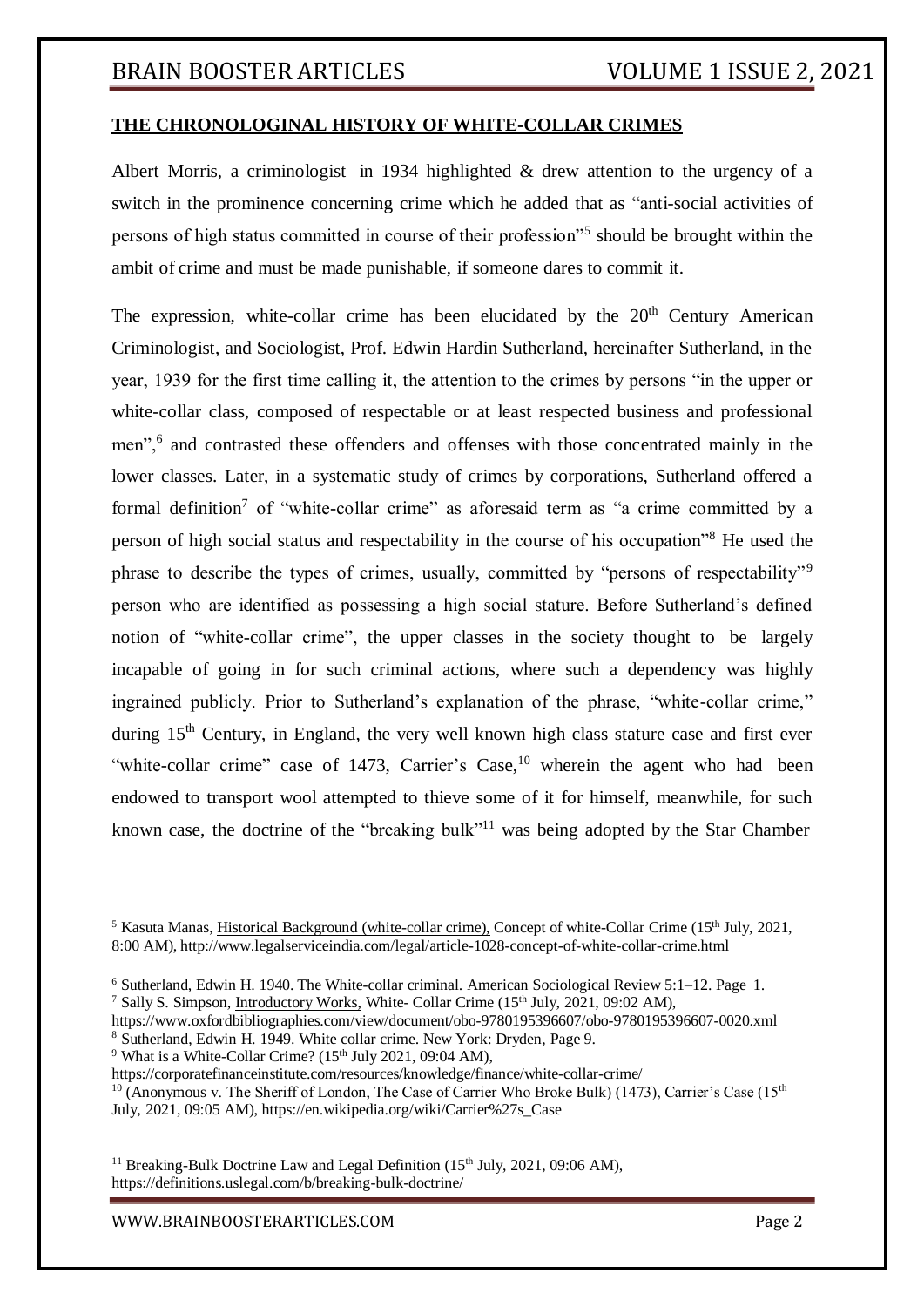and Exchequer Chamber of the English Court of Law. Since time immemorial, there were many other professors and jurists who defined the term, "white-collar crime."

## **DEFINITION OF THE TERM, "WHITE-COLLAR CRIME" BY THE OTHER PROFESSORS AROUND THE WORLD**

- a) Paul Wilbur Tappan, a Professor of Law and Criminology in the University of California, Berkeley coined the phrase, "white-collar crime" by adding "White-collar crime is a special type of solitary professional criminality. In involves real violation of criminal law systematically or repeated by business, professional and clerical works in addition to their occupation."
- b) Sir Walter Reckless, an American [criminologist](https://en.wikipedia.org/wiki/Criminology) who stated, "White-collar crime represents the offences of businessmen who are in position to determine the policies and activities of business."
- c) Marshall Barron Clinard, a Professor Emeritus of Sociology at the University of Wisconsin-Madison, said, "A violation of the law committed primarily by groups such as businessmen, professional men, and professional men and politicians in connection with their occupations."

## **WHAT IS WHITE-COLLAR CRIME ON THE INDIAN HORIZON?**

Grasping the root reason of white collar crime, since how it emerged in India, we have to lay an emphasis due understanding in our history which is an undeniable truth that execution of crime that was raised dramatically ever since mankind began to live together. Howbeit, some few types of crime are now deemed to be old while with the shifting dynamic of our everyday lives, in many new structures of crime continue to take reshape in the aberrant corners of concerns of the society. The notion of white-collar crime is definitely not a new appearance in the recent circumstance even so have numerous references to such crimes since the Vedic period in India's ancient and medieval literature. Manu who is often accorded the title of being India's great law-giver, held the view it was age when "dharma" prevailed in perfection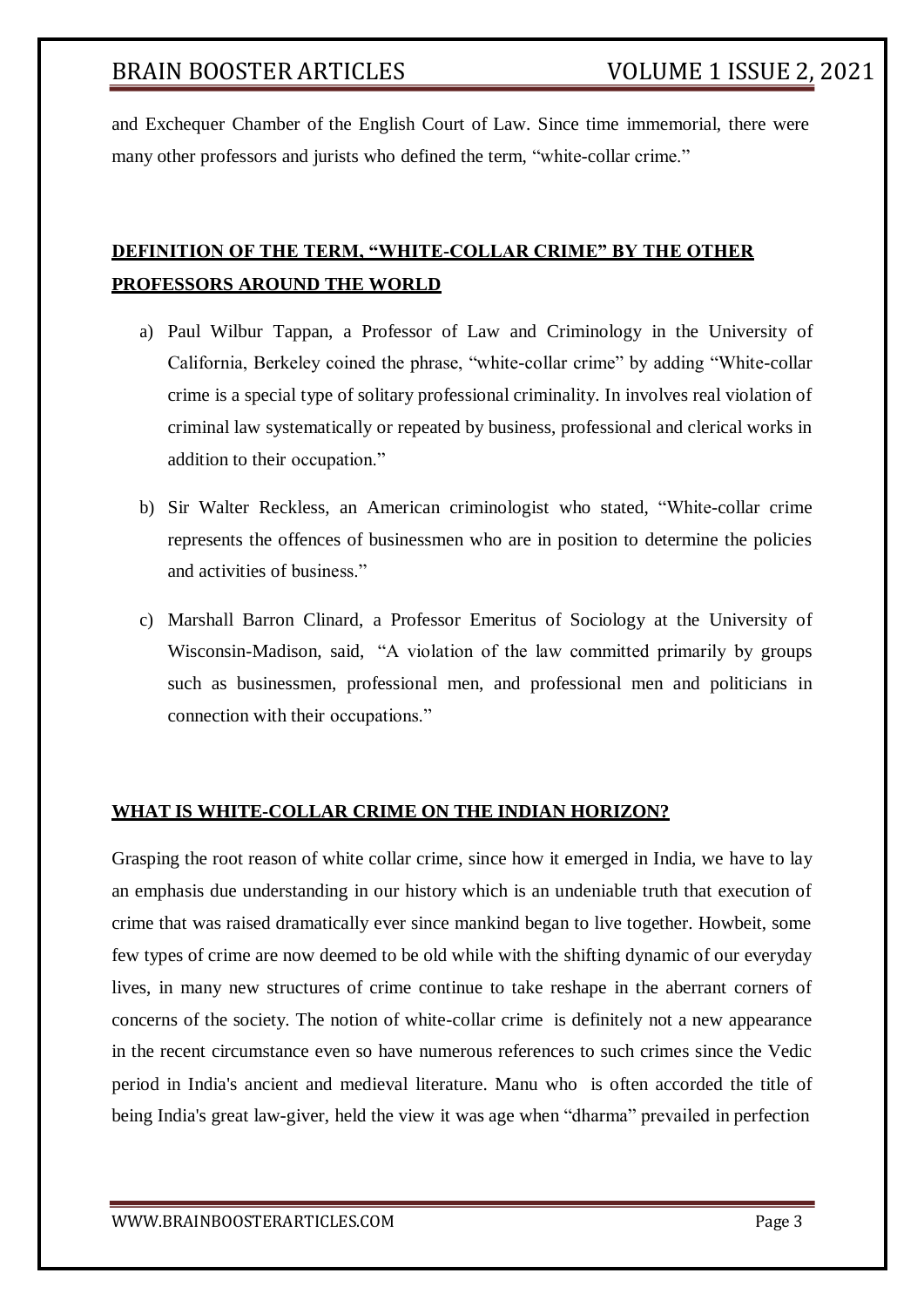but later "adharma" progressed gradually which naturally gave way to tendencies such as robbery, wrongdoing and fraud.<sup>12</sup>

Evidently, Dr. S. Radhakrishnan, the former President of India, defined the term, "whitecollar crime" as "The practitioners of evil, hoarders, the profiteers, the black marketers, and speculators are the worst enemy of our society. They have to be dealt with sternly. However well placed important and influential they maybe, if we acquiesce in wrongdoing, people will lose faith in us."

India, after independence, in the case of Life Insurance Corporation vs Hari Das Mundhra, (1962) was the first white-collar crime case filed in the Indian Territory where Justice Chagla stated that the Mundra sold imaginary shares to the Life Insurance Corporation defrauding of Rs. 1.26 crores but sentenced to 22 years in prison. The "Santhanam Committee Report" was the first Committee set up in 1962 which showed a picture of white-collar crime is a crime perpetrated by the people of higher social class. Recent judgement given by the "Santhanam Committee" is in the case of T. S. R. Subramanian & Ors vs Union of India & Ors.  $(2013)$ .<sup>13</sup>

The [Business Standard](https://www.business-standard.com/article/markets/the-changing-dynamics-of-white-collar-crimes-in-india-116102200032_1.html)<sup>14</sup> on  $22<sup>nd</sup>$  November, 2016 published a report titled as "The changing" dynamics of white collar crime in India" stating that in the last 10 years, the Central Bureau of Investigation (CBI) has found a total no of 6,533 cases of corruption out of which 517 no. of cases were registered in the past two years.<sup>15</sup>

## **TYPES OF WHITE-COLLAR CRIMES IN INDIA**

The various kinds and colors of white-collar crime s occur firstly, in the medical profession,

<sup>12</sup> Kaviraj Singh, Vinkashi Kadan, Babita Sharma, Bhawna Gandhi, Indian National Bar Association, Emergence of White-Collar Crimes in India, White Collar Crime Survey (15th July, 2021, 09:08 AM),

https:/[/www.indianbarassociation.org/wp-content/uploads/2020/01/White-Collar-Crime-Survey-2019.pdf](http://www.indianbarassociation.org/wp-content/uploads/2020/01/White-Collar-Crime-Survey-2019.pdf) <sup>13</sup> T.S.R.Subramanian & Ors vs Union Of India & Ors. (2013) W. P. (C) No. 82 of 2011 D. No. 4750-2011 (15<sup>th</sup> July, 2021, 09:09 AM),

https://indiankanoon.org/docfragment/183945465/?formInput=%22Santhanam%20Committee%22

<sup>&</sup>lt;sup>14</sup>Ishan Bakshi, The changing dynamics of white-collar crimes in India (15<sup>th</sup> July, 2021, 09:10 AM), https:/[/www.business-standard.com/article/markets/the-changing-dynamics-of-white-collar-crimes-in-india-](http://www.business-standard.com/article/markets/the-changing-dynamics-of-white-collar-crimes-in-india-)116102200032\_1.html

<sup>&</sup>lt;sup>15</sup> Subodh Asthana, White collar crime in India, White Collar Crimes in India  $(17<sup>th</sup>$  July, 2021, 09:11 AM), https://blog.ipleaders.in/white-collar-crimes/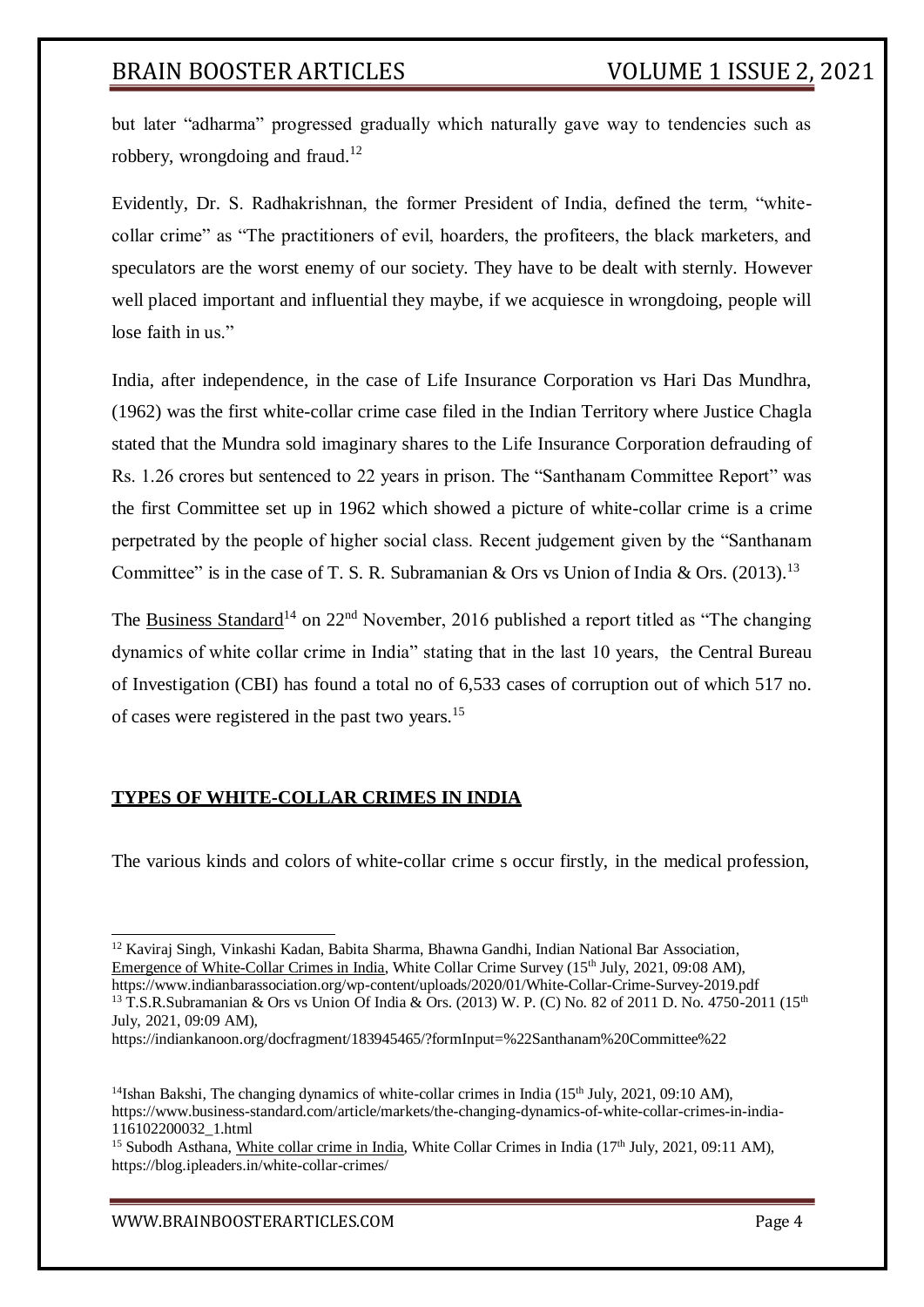secondly, in the legal profession, thirdly, in the education sectors, corporate sectors, engineering and society "en bloc"<sup>16</sup>.

The numerous or several types of "white-collar crime" in India includes in seriatim-

## **CYBER CRIME, A WHITE-COLLAR CRIME IN INDIA**

A cyber crime is a crime which is perpetrated through internet in an online mode by using a computer or a phone or with any electronic communicating device to commit white-collar crime.

#### **a) Cyber Stalking**

Stalking someone's personal details or private accounts and profiles through any computer or a phone or any electronic communicating device to commit white-collar crime , entering into that person's entity and knowing the information which one should not have known. Facebook, Instagram et cetera are the applications or android software(s) through which cyber stalking has become not a difficult hurdle to conquer. These are the places or spaces where the offenders stalk other's profile and personal details with a thumb gap distance. Nonetheless the cyber stalking cases are rising, people, compared to that threat, are less aware of the situation, become casual, and fall into cyber stalking traps very quickly. The security personnel of our country and the state, uses this situation and ask for bribery to lodge a complaint regarding this offence. Hence, in no ways people could get help if initially, people get stalked online, lose his morality and prestige. There have been more cases of cyber stalking that has been recorded as the COVID 19 pandemic limited people in their homes and in their jobs, leaving them jobless and hungry.

#### **b) Cyber Terrorism**

Mark M. Pollitt, defined the term, "cyber terrorism" as "the premeditated, politically motivated attack against information, computer systems, computer programs, and data which results in violence against non-combatant targets by sub national groups or clandestine agents" is believed one of the major concerns of the white-collar crime in India. Violence, hatred towards any particular religious community have increased as the digitalization and "Digital India" have created that loophole and convenience with which spreading hatred, violence and riots have become a minute far occurrence in any place. Government, even stays

<sup>&</sup>lt;sup>16</sup> The word quoted and referred above means as a whole.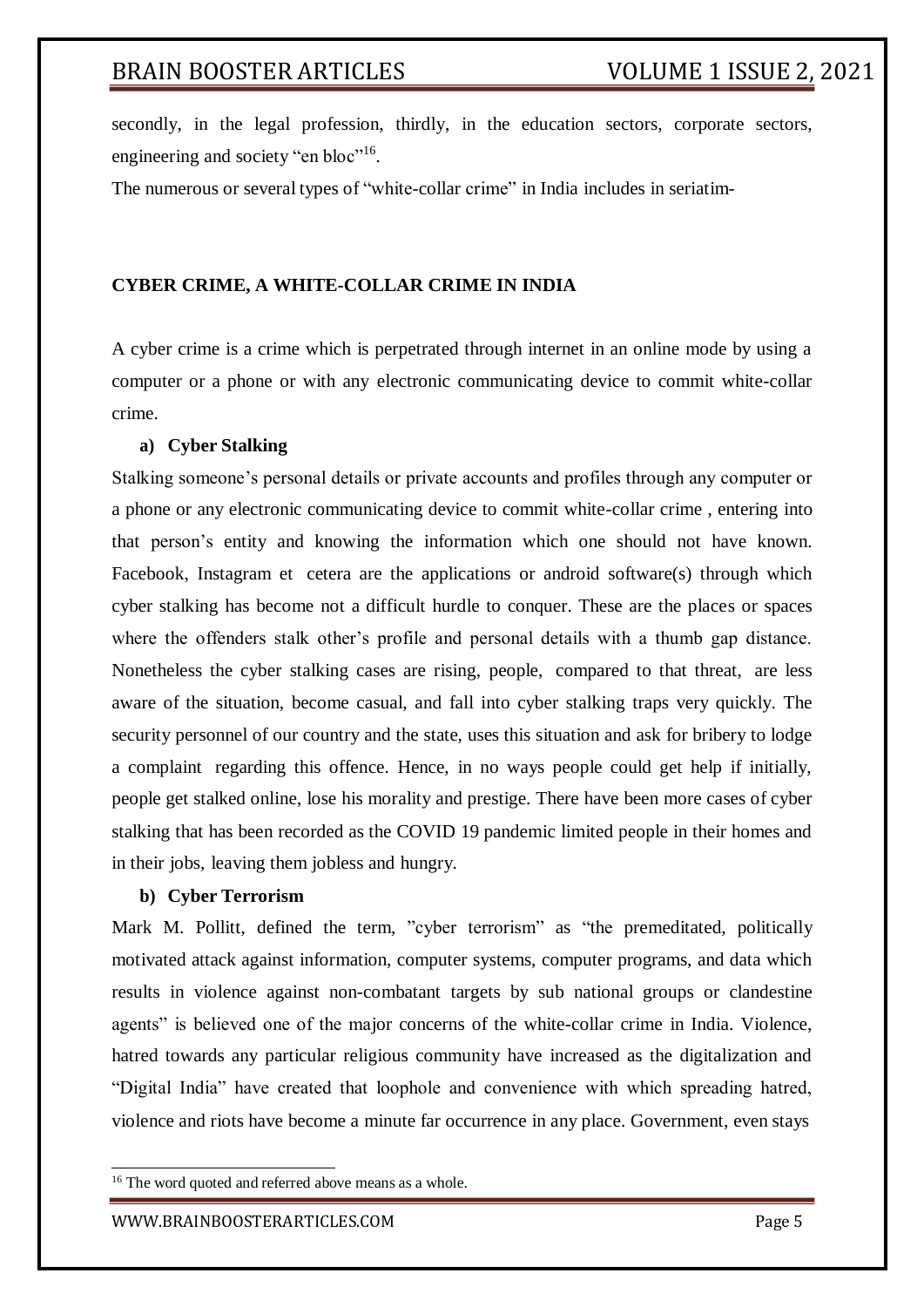not far to impose sedition charges upon them, whoever takes the burden, to share posts of violence and create a chaos. In order to prove one's concept of thoughts, cause an offence of cyber terrorism attacking the mass through online, should be punishable and recognized as a white-collar crime.

## **c) Copyright Infringement**

In this type of white-collar crime , the offender uses some person's previously acquired copyrighted product and use it in as one's own or self made item. This crime is the crime, reportedly increasing nowadays. It is a heinous crime, if someone, without having prior consent, copies a trademark or copyright, which has been already, permitted to someone's own, is punishable under The Copyright Act, 1957 following The Copyright Rules, 2013 in the territory of India. If some acquires copyright, it means that person has a material which is solely and genuinely made by him or her, now if that copyright is copied, the person or people whoever would do so, would be held to have committed an offence of copyright infringement which is a crime considered to be a type of white-collar crime in India.

#### **d) Hacking**

In this specific crime, a professional hacker, or the offender through his or her skills, hacks or thefts others personal details or bank details or social communicating profiles, emails, gaming accounts et cetera without letting the person know from whom the information is hacked, and is being used or made to use for other illegal or cyber terrorism purposes. It's a very popular crime framed under as white-collar crime in India. Hacking is a type of cyber crime and the offender or the hacker is punished under The Information Technology Act, 2000. However, the hackers are even put to use under government security departments to hack the confidential accounts of people whose implication of illegal offences or actions could bring a threat to the nation and to the people of nation, basis on that hacking, information is collected and assumed so as to eradicate any future illegal actions or steps unless that could have proved a danger to the humankind. Revolution of technology, its methods to run the society, materials which could not keep confidential identities, separate, aloof, is a curse upon the society as well as to mankind. Again this COVID 19 pandemic has just out bound everyone and everything, which is why, crime such as hacking of private account or profiles, have increased throughout our society publicly.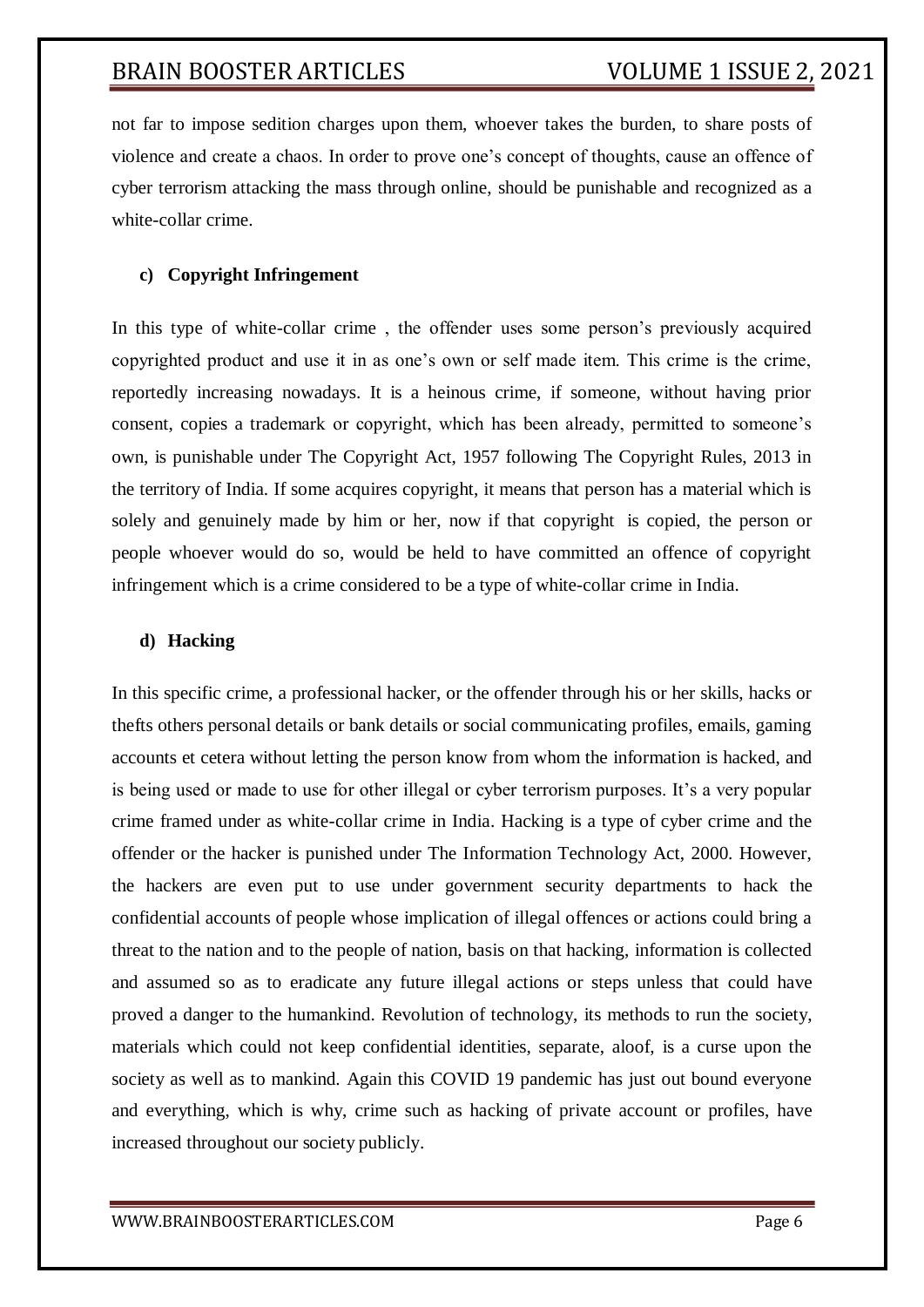## **e) Child Pornography**

Considering the pornography not a favorable thing to share and surf in the internet, the government of India decided not to put the pornography, its web pages and web sites on the Google Search Engine, concurrently, banned some of the porn web sited from being accessed by the normal people and children. Howbeit, the pornography, the industry turned every stone and still trying to make the similar porn web pages and web sites with different hyperlinks in order to continue their spread out of pornography to every nook and corner of the world. The Government of India, hardly looking into the matter which is not suitable to the children, and being casual, the offence of child pornography is just getting higher with each and every day. The parents have to look into the matter and try not to provide the internet availability more to their children except for education purposes. The COVID 19 pandemic has almost shut everything which has uplifted the scope of using the mobile phones and the internet much higher than the mankind have ever expected. Therefore, showing pornography, to the children, is a type of white-collar crime in India. But unfortunately, no specific legislations have been passed to omit such wrong.

## **f) Sending obscene sharing of any message, image or clips to any girl or any woman**

Sending messages, pictures or video clips attaching someone's body organs or body parts to any girl or to any woman is an offence and misdemeanor towards that person's own morality, personality and character in order to blackmail or harass, should be spared and must be punished severely. This wrong is done through online mode through the social networking sites. A person whoever commits or send any obscene messages or images or videos which it is not permitted to show publicly or which would create difficulty to girls or women upon sharing such misdeed socially, should be stopped and must be punishable. The cyber security personnel have to keep a constant vigil upon the sharer of such unusual alternatives to any girl or woman.

## **BRIBERY, A TYPE OF WHITE-COLLAR CRIME IN INDIA**

Bribery, in every department of offices, institutions, schools, colleges, banks, hospitals et cetera could be seen taking place, occurring as the Government is solely responsible for such kind of transgression. Wherever, it is, however it is, no one is spared by such kind of offence, which is recognized as the white-collar crime. May one goes to take admission in a college or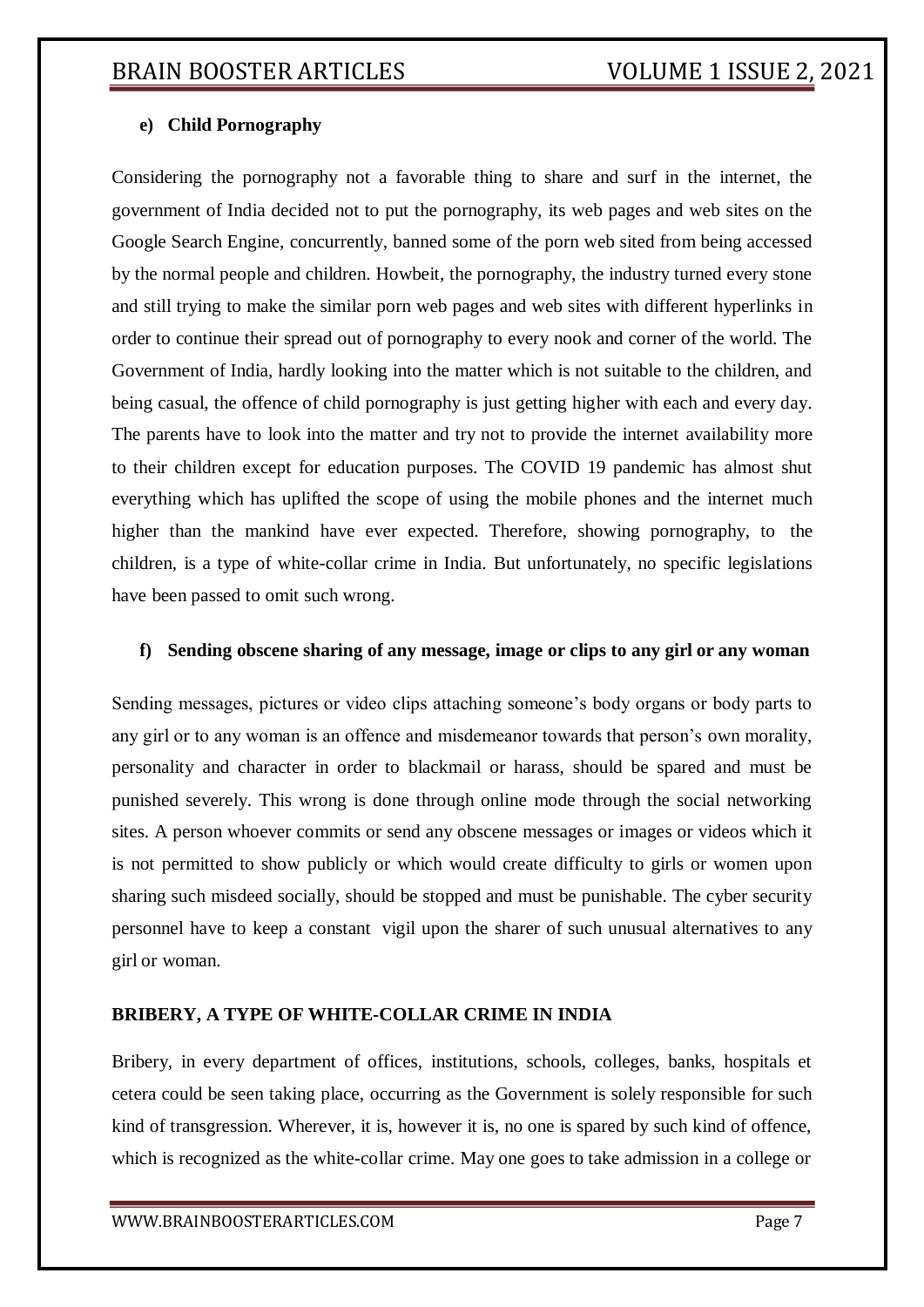may another need to get admitted in hospitals, bribery needs to be accessed, in every nook and corner of life, mankind have ever expected. The "middle-men raj" is the most dangerous and very rising issue which the Government must stop, for which the poor people of our country, are under tremendous distress and under tension, the reasons, for they have not enough resources to spend behind these intolerable "middle-men raj" and "shameless system of bribery." Such type of offence is found to be an offence under the Indian Penal Code, 1860 and punishable under section 171E of the Indian Penal Code, 1860.

In the case of Satya Narayan Sharma vs. State of Rajasthan,  $17$  the Supreme Court of India was of the view that in cases where public servants were being accused of any act of corruption under the provisions of the Prevention of Corruption Act 1988, the same would not be stayed by any order passed under the code of Criminal Procedure Code, 1973, proper adjudication and investigation of the act should be carried out in conformity to the provision of the Prevention of corruption Act.<sup>18</sup>

## **a) Bribing the Bank Officers**

Paying bribery to the Bank Officers to allow the offenders for swift transaction of money in lieu of payment of the full bank loan which they the borrower have borrowed setting the bank officers to fix it mutually and depositing money to the bank accounts over to the normal norms without following any regulations is another example of white-collar crime. The banks let others lend money for their private amusement, always leaves a nasty decline, when the time comes, the borrowers to return the borrowed money. The Government of India, hardly taking any steps, introducing any safeguards to limit or stop this crime to be occurring. Whenever a borrower becomes a defaulter in the mode of paying the lone to the bank or want to be a defaulter, pretentiously, an adjustment communication takes place between the Manager of the Bank and the borrow, attaching some percentage of bribery so as not to pay the full loan amount to the bank, which is an offence and the offender must not be spared from the misdeed.

<sup>&</sup>lt;sup>17</sup> Satya Narayan Sharma vs State of Rajasthan, AIR 2001 SC 2856.

<sup>&</sup>lt;sup>18</sup> Nancy Garg, Bribery, White Collar Crime (18<sup>th</sup> July, 2021, 10:00 AM), https://taxguru.in/companylaw/white-collar-crime.html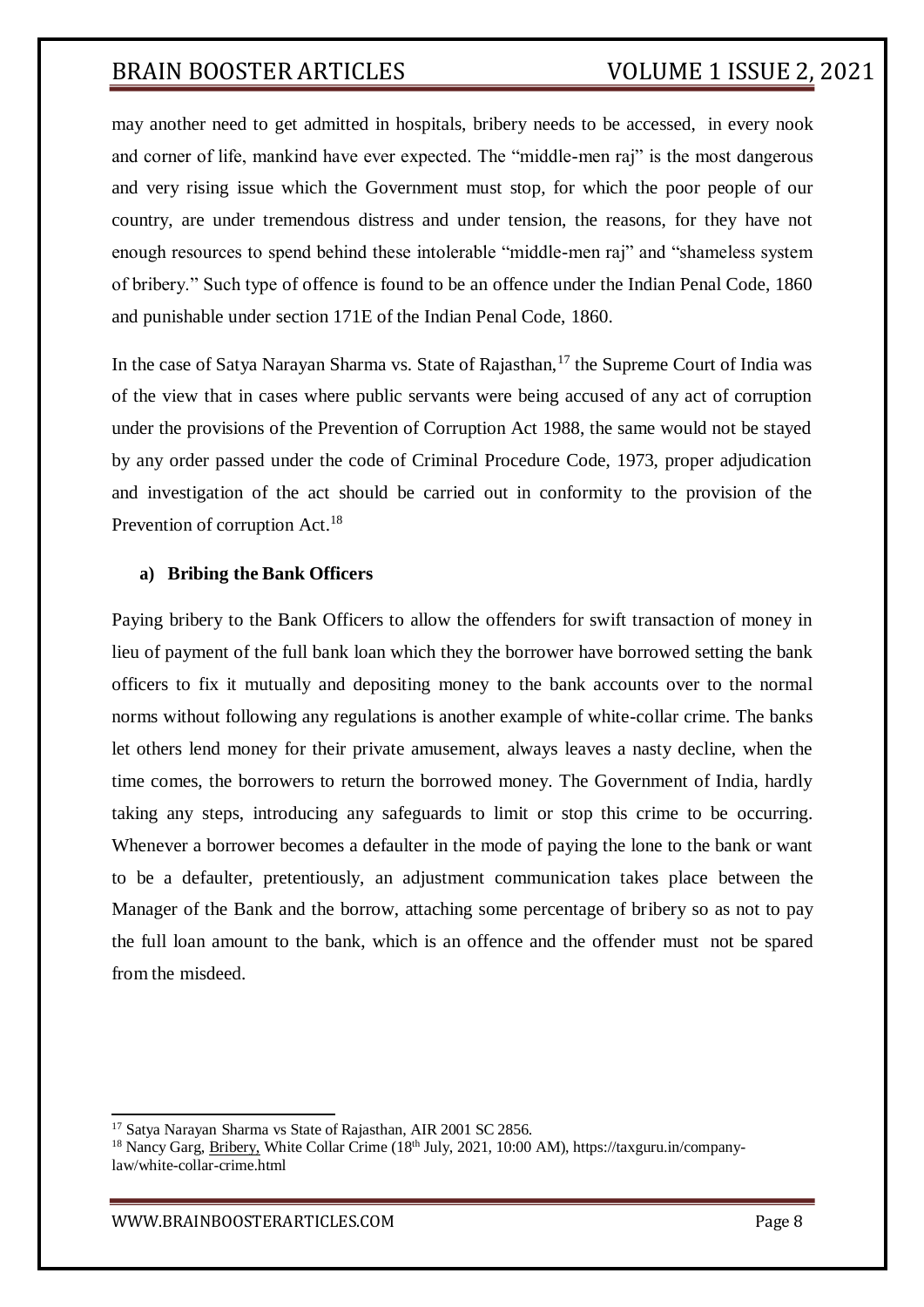## **b) Bribery is made to the officers of the Government Department**

This is a crime where the government officers are given bribery by the offenders to bring out any pension book or any kind of work or any kind of benefit from the government sectors, for the swift transaction and completion of the work, simultaneously they are also given money to allow the offenders to get a government job. Why do we have to bribe behind and before the Government Department? It is a crime and should be punished, under section 171E of the Indian Penal Code, 1860. The departments of Government sectors are as lazy compared to their salary that is given to them, moreover, none movements could be see possible without supplying bribery to the Government Officers, which is a crime, and it should be stopped unless the poor people, who still lie below the poverty line, would suffer the most. The Indian Government is solely responsible for such misdemeanor, and transgression, will continue to gasp and inhale the hard working paid salary behind bribery. Nowadays, people have stopped working in their respective departments, but getting salary with bonus, due to this COVID 19 pandemic, bribery is proved to be the ultimate fuel for their move.

## **FRAUD IN BANK, A TYPE OF WHITE-COLLAR CRIME IN INDIA**

Fraud in Banks have been recorded as the most occurred white-collar crime in India, where the bank officials get involved, the transaction happens through the connection with the money launderers, and thieves, its only with the help of the bank officials that the bank fraud could become possible, persons, professionals sitting inside four walled room, paralyzing people and nation. The Indian Government sitting numb, instead of catching the offenders, launching new programs, not clearing the previous wrong enabling the offenders to think for another transgression, should be punished under section 406 of the India Penal Code, 1860, with imprisonment extending to three years or fine or both.

In the case of Sahara vs  $SEBI<sub>19</sub>$  when this particular case involved the fact of providing misleading information within the prospectus of the company based on which large numbers of complaints were being raised before the Supreme Court by the investors basing on the

<sup>19</sup>Sahara Vs. SEBI, (2012) 10 SCC 603.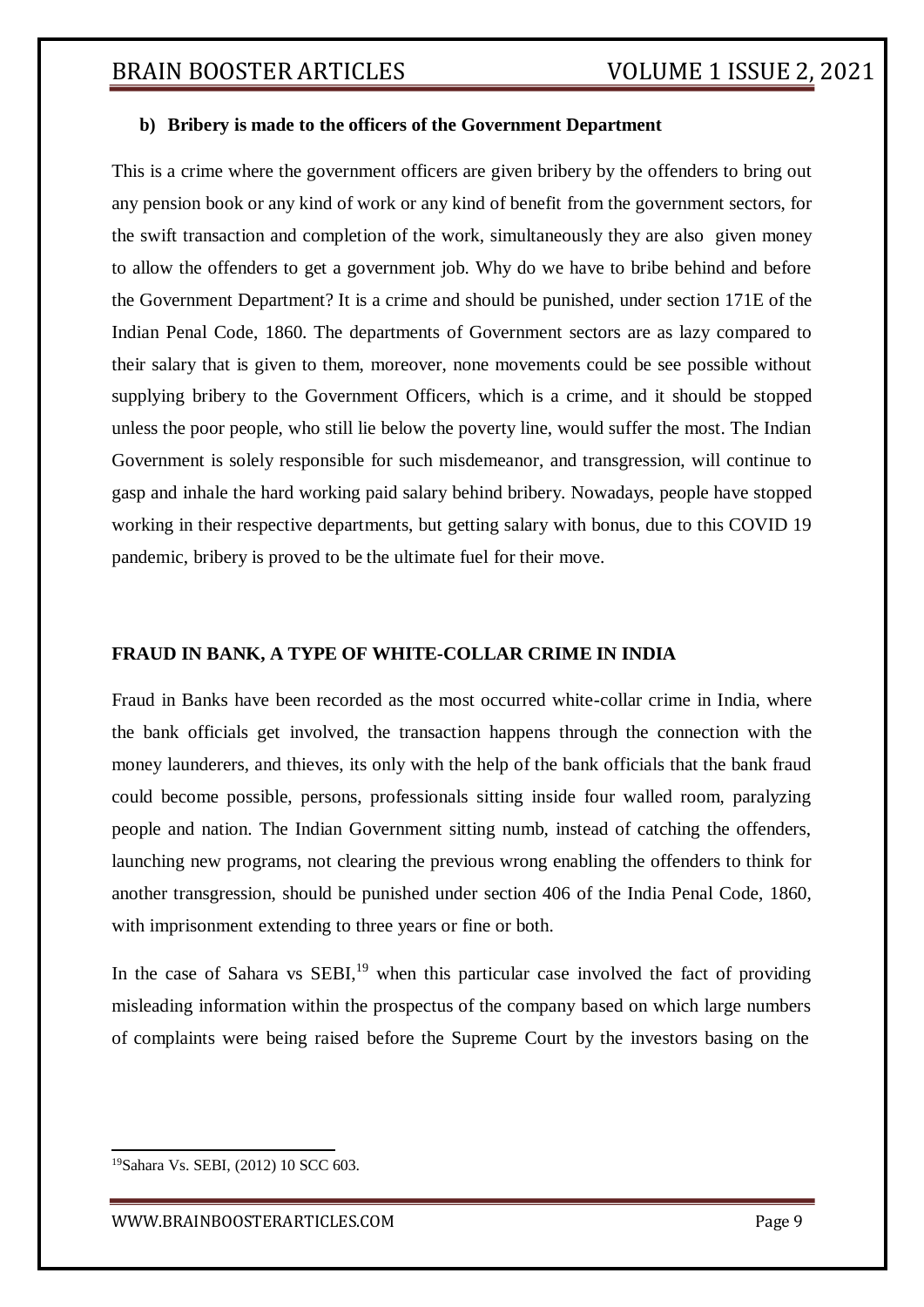factual circumstances and the claims made by the investors the court ordered the company to refund for almost Rs.5120 Crores.<sup>20</sup>

Categorization of Bank Frauds, are in seriatim:-

#### **a) Making use of internet to Bank Fraud**

Internet has been proving the chief mode of committing crimes in the society, as it is difficult to catch the offenders, committing the offence, sometimes, by one's own mistake, money is transferred to another's account, unwillingly. Through internet by the OTP or One Time Password sharing, one could transfer money to one's own account, by the mode of hacking their mobile screen messages or debit cards passwords or credit card passwords et cetera. Making use of internet for fraudulent activities with bank and banking details is a whitecollar crime and should be punished under section 406 of the Indian Penal Code, 1860.

#### **b) Approved false bank notes: Giving to People**

The illegal bank notes by the smugglers and illegal money suppliers print fake bank notes by laundering and release those notes to the market for making huge profit of money, and counterfeiting currency notes or bank notes, should be punished under section 489A of the Indian Penal Code, 1860 with an imprisonment for life, or with imprisonment of either description for a term which may extend to ten years, and shall also be liable to fine.

#### **c) Cheque Defrauding**

None could have ever thought that defrauding of cheque, is ever possible, but people have suffered due to the occurrence of such offence by the offenders, often recognized as a whitecollar crime, should be punished under section 138 of the Negotiable Instruments Act, 1881.

#### **d) Check Bouncing**

Cheque Bouncing is one of such kind of a white collar crime where a person gives or issues a cheque to another one, however it is found that no money or funds are there in the bank account, the cheque becomes invalid for the time being, but if someone does not fill up his bank account or add money to the bank account, such offence must be not be spared and

<sup>&</sup>lt;sup>20</sup> Nancy Garg, Bank Fraud, White Collar Crime (18<sup>th</sup> July, 2021, 10:02 AM), https://taxguru.in/companylaw/white-collar-crime.html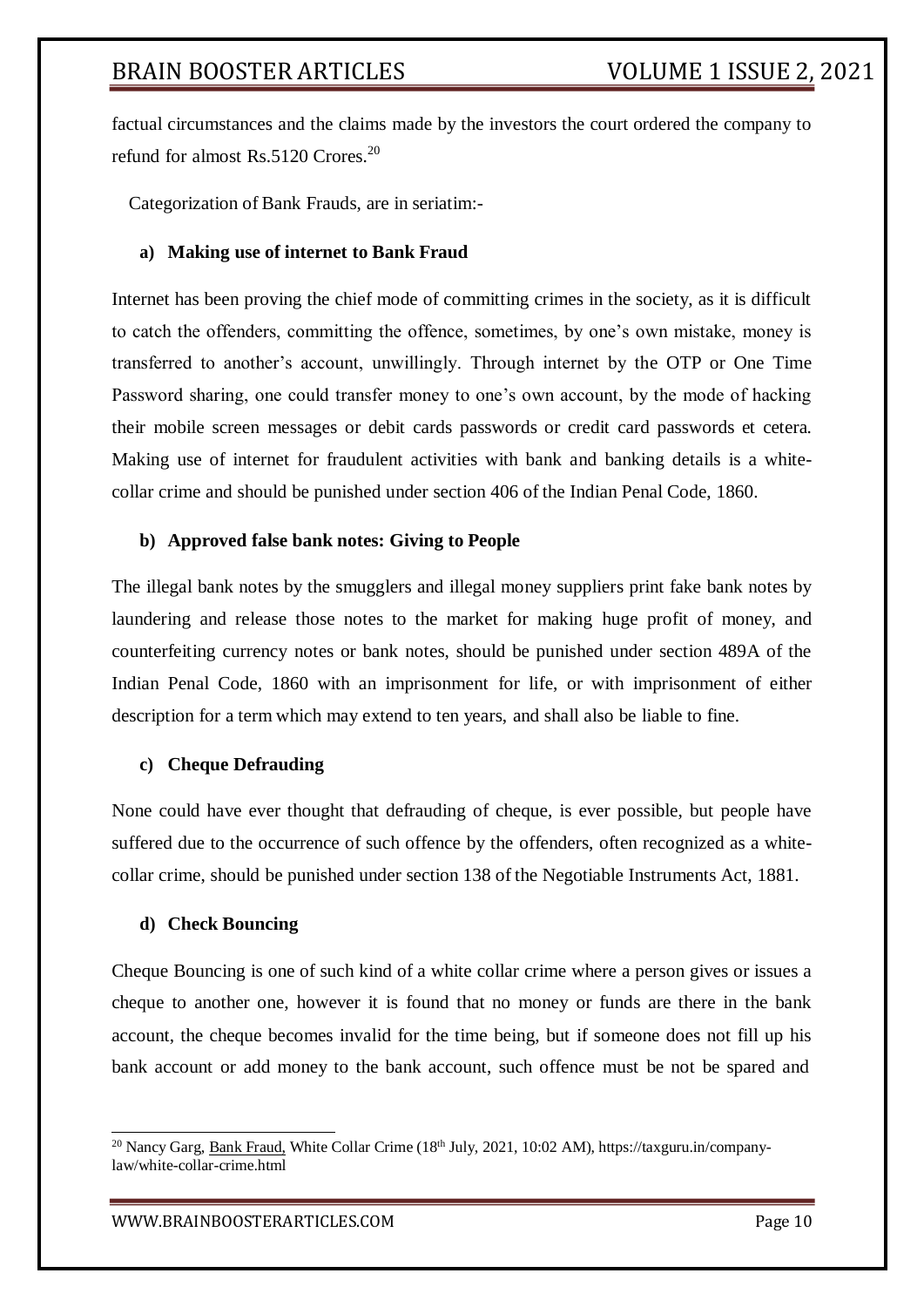should be punished under section 138 of the Negotiable Instrument Act, 1881 with an imprisonment up to two years or with monetary penalty or with both.

#### **e) Bank Deposits: Over Regular Normal Norm**

If someone makes some bank deposit, becomes over than the normal banking deposits and comes under the tax payable to the bank for the excess deposit than the usual, is not paying the tax for such unusual banking deposits, must be held liable and punishment should be given to the offender. For the reason the bank have initiated new norms where people could only have and save their banking deposits, limiting to a certain specific amount, if the amount of deposits flows over, one will become an offender, needs to follow further fine. Restrictions have been made to restrict the offender, sometimes observed that the offender is not paying heed to pay the taxes and fine to the bank, in that case measures are taken not to cross the further line again, is however recognized as white-collar crime.

#### **f) Fake Representations**

No fake or false representation is allowed to the bank, for that, measures are taken, not to let anyone make false representations, even so, it is found that offenders escaped, committing fake representations, performing forgery in lieu of a small token of bribery to the bank officials in the departments, is considered one of the kind of white-collar crime, the offender should be punished under section 465 of the Indian Penal Code, 1860 with an imprisonment for a term which may extend to 2 years or fine or both.

## **EXTORTION, A TYPE OF WHITE-COLLAR CRIME IN INDIA**

[Section 383 o](https://indiankanoon.org/doc/262864/)f the Indian Penal Code, 1860 states the term, "Extortion" as when one party coerces another party for payment of money, or property or services, he is said to have committed the white-collar crime of extortion. For example- If an officer may use his official right and make use of his higher stature in the company to threaten another person for giving money, or transferring property, or for providing services. None should impose his upper hand right or force to push others to commit or perform an action or any kind of menacing communication, should be punishable and whoever uses such right, must be suspended from his job and from such misused right. Extortion is expressed, in varied platforms, which allows power and right to create and merge violence and originate a chaos. The power is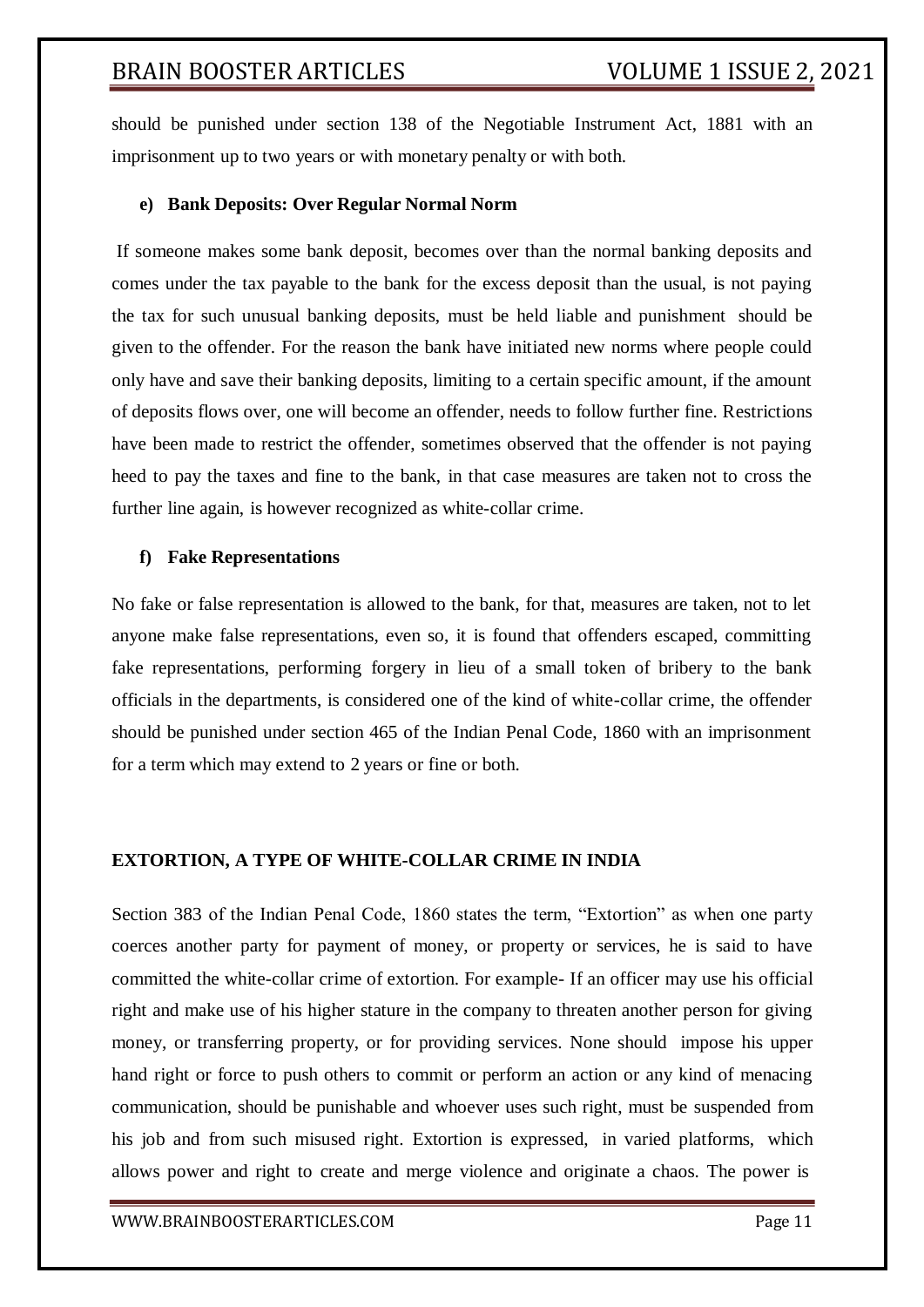given so as to make it use for the welfare of the society, and for committing such crime of extortion. The COVID 19 pandemic has imbibed people from their employments, and made homeless and beggar which is again could be recorded a reason for the rapid increase of the case of extortion in the Indian society, but it should happen and it should be looked after by the Indian Government.

## **FORGERY, A TYPE OF WHITE COLLAR CRIME IN INDIA**

[Section 464 o](https://indiankanoon.org/doc/1745798/)f the Indian Penal Code, 1860, related the term, "Forgery" with fraudulent and dishonest activities which explained that counterfeiting of checks or securities with the pretention of defrauding the other person. For instance: it is very common in the accounting section of the company where the clerks or the staffs make false records and run away with company's money thereby causing loss to that company. Defrauding of bank cheques, banking details, have been a very usual course of doing fraud with the digitalization of society et al along with less security and old security guidance as a line of defense, would certainly, have increased the offence of forgery, in order to make swift and convenient society. The community as, a whole, have be more aware of the crime that is occurring with each second hardly passing and beware of the negligence on their behalf. Restrictions and more upgraded guidelines are to be imposed against the offence of forgery and hardcore punishments is to be applied to the offenders, who would dare to commit such crime. Such crime should be declared as a threat to human. Meanwhile, during this COVID 19 pandemic period, such crime has enumerated more with the helpless move and paralyzing situation.

## **FOOD AND DRUG ADULTERATION: A TYPE OF WHITE-COLLAR CRIME IN INDIA**

One of the major prevailing natures of the white-collar crime of which the current Indian society is a victim is the act making adulterated foods and drugs to be sold to the general public thereby causing large amount of damages to health basing upon the recent report that has been submitted by the Ministry of Health of the Government of India which has been demonstrated that approximately seventy percent of the food and other edible food stuffs are being adulterated in nature and has the potential of causing health risks and damages to the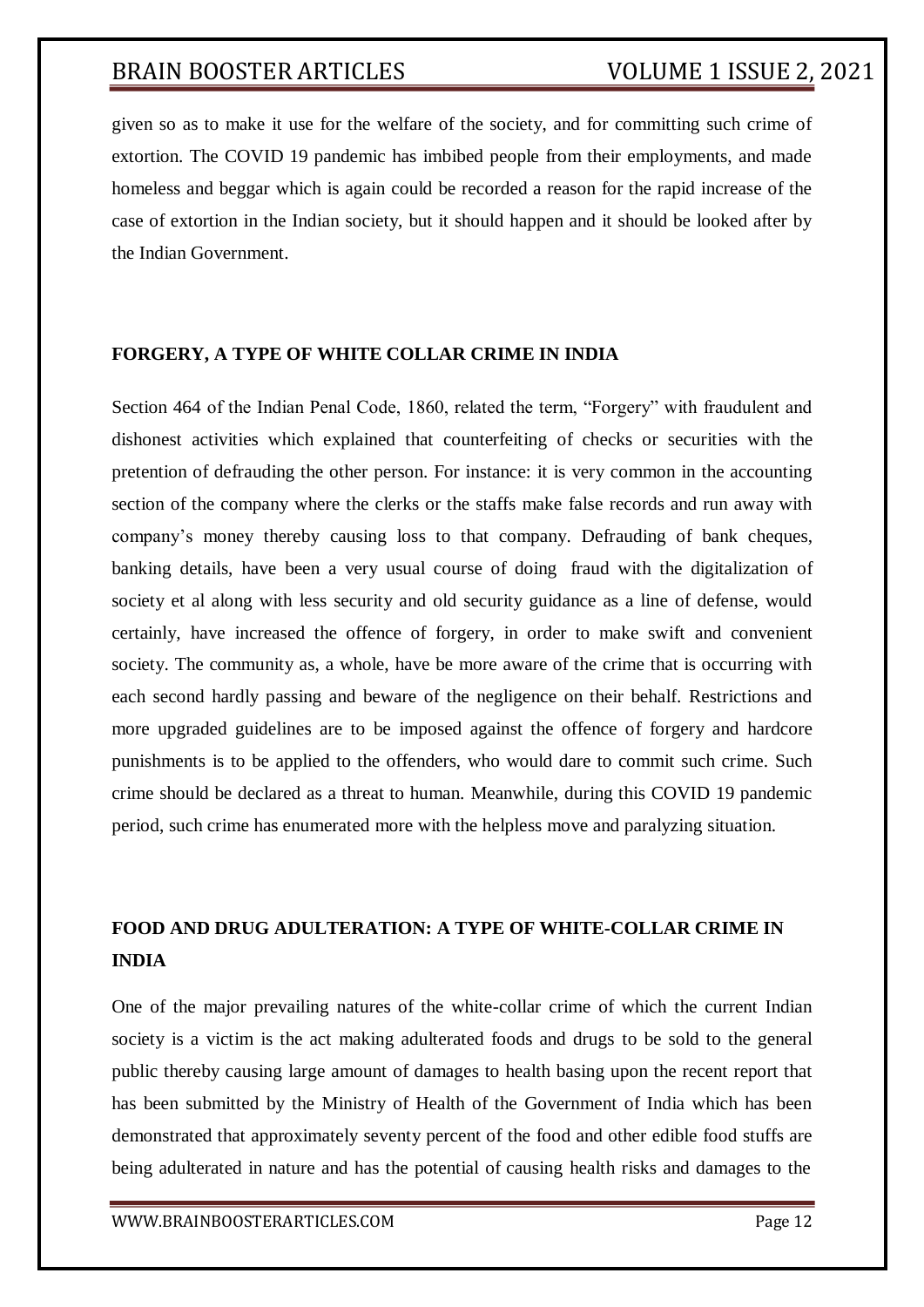general public. Such crime has been recognized under white-collar crime. Whoever, finds to have committed, food adulteration should suffer punishment under section 16 (ii) of The Prevention of Food Adulteration Act, 1954. Section 272 of the Indian Penal Code, 1860 states adulteration of foodstuffs or drinks intended for sale by the food sellers, pretentiously, intending to profit, where, whoever adulterates any article of food stuffs or drinks, so as to make such article noxious as food or drink, intending to sell such article as food or drink, or knowing it to be likely that the same will be sold as food or drink, and intends rigorously to harm the health of common people, shall be punished with imprisonment of either description for a term which may extend to six months, or with fine which may extend to one thousand rupees, or with both.

## **HOARDING AND BLACK MARKETING: A TYPE OF WHITE-COLLAR CRIME IN INDIA**

Black Marketing and Hoarding is not an age old method to fool people and earn huge profit through the business, here in such crime, huge money transaction takes place with illegal goods and products and with other things. For achieving huge amounts of profits within the business structure activities like hoarding and black marketing are being carried out of the essential commodities that has in recent years increased in India. In order to control such illegal practices the government has initiated specific legislations and regulations such as in the case of Trade Restrictive Practices (Amendment) Act 1992, The Consumer Protection Act 1986, with stringent punishment measures for violators of its provisions and the other offenders.<sup>21</sup> Currency Exchange offices could be computed as one of the chief place of black marketing. The customs which stop black marketers and black market products in the national borders, found to be restored illegal goods, which don't have license to be accessible in the normal market, is a crime or offence recognized under the white-collar crime. The border passing have been stopped by the Indian Government due to the recent COVID 19 pandemic, somewhat to an extent, black marketing business, was quite been held, but if is to be stopped, the Indian Government have to take and upgrade its security systems and border security forces, unless they want stay refrained from bribery.

<sup>&</sup>lt;sup>21</sup> Nancy Garg, Hoarding and black marketing, White Collar Crime (18<sup>th</sup> July, 2021, 10:06 AM), https://taxguru.in/company-law/white-collar-crime.html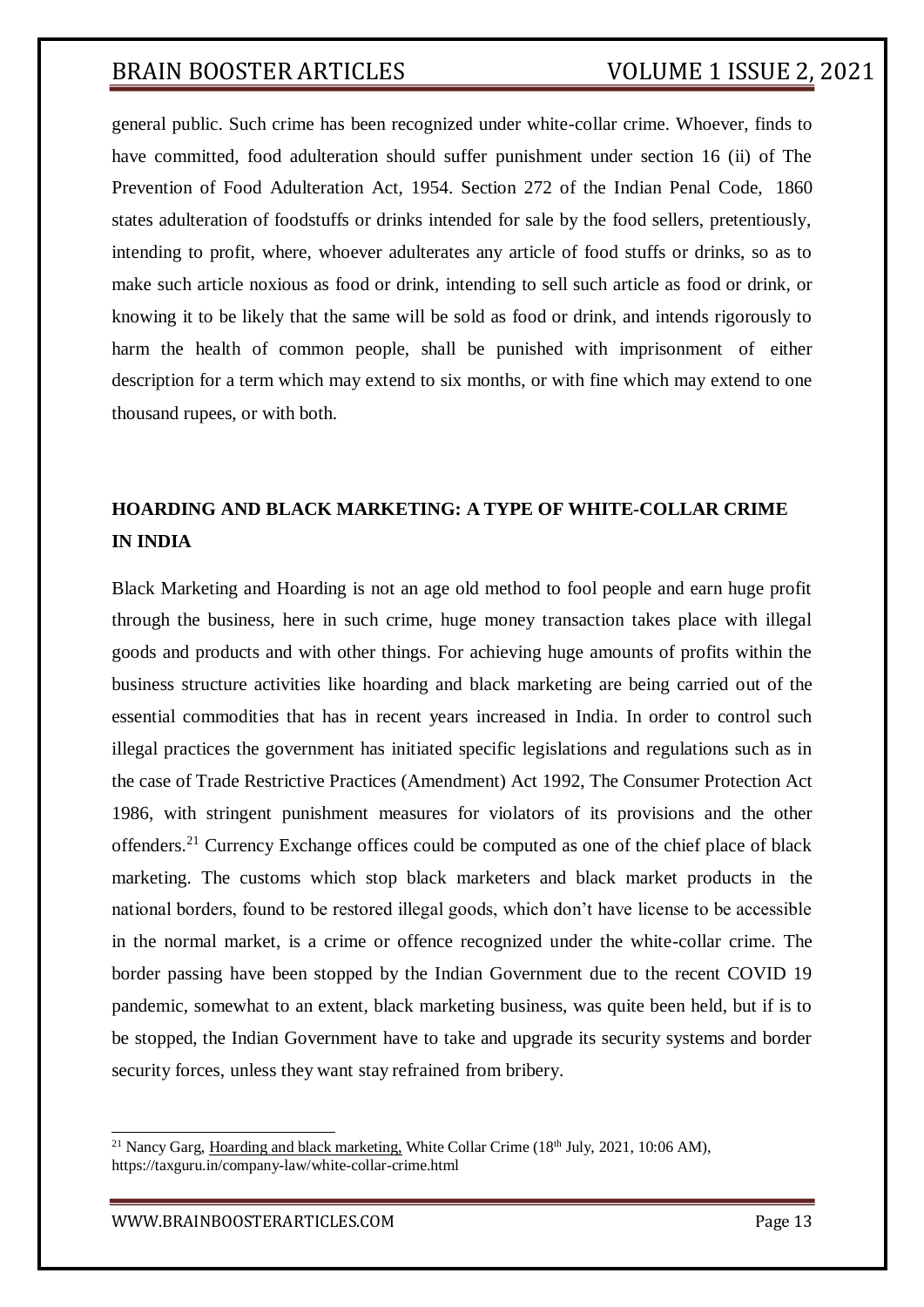#### **EVASION OF TAX, A TYPE OF WHITE-COLLAR CRIME IN INDIA**

The business classes, the Government Professionals, the upper class social status holders could be recognized, are the offenders of tax evasion, as per to them, in lieu of payment of high taxes to the Government, they should run their money in another profit zone, share markets, businesses, buying transportation so as the return comes greater than the payment of taxes to the Government. Such offenders must be punished for not paying the tax and for pretentious evasion of tax under section 276(C) (1) of the Income Tax Act, 1995. It is the duty and responsibility of a responsible citizen to pay taxes to the Government for the welfare of this society. On one hand, people enjoying tax evasion, and on the other hand, the Government, itself, supporting the big businessmen in committing such crimes and aiding them to elope from the own country to some other foreign countries. For instance, big businessmen who have not paid their taxes could be recognized as Vijay Mallya, owner and Chairman of several multi- national businesses, Subrata Roy, chairman of the Sahara et cetera.

In the case of R. K. Garg vs. Union of India,  $2<sup>2</sup>$  it was added by the Supreme Court of India that the main aim behind this particular Act is to undertake a nationwide search whereby tax payers would be encouraged to disclose the amount of black money possessed in lieu of certain amount of incentive that could be granted for the disclosure.<sup>23</sup>

#### **MONEY LAUNDERING, A TYPE OF WHITE COLLAR CRIME IN INDIA**

Money laundering is a crime in which the criminals disguise the identity of the money and try to hide the original ownership of the money and the place where they obtained that money by illegal means. Laundering is done with the intention of making that money came from legal sources. Such crime is a white-collar crime. In India, Money Laundering could be found occurred by the business classes and the bank officials, they are not stopped from committing the said crime as there involves huge sum of bribery to each and every department of the Government and the respective forum, concerned. Whoever, performs such an offence should be punished severely under section 468 of the Criminal Procedure Code, 1973 with an

 $22$  R.K Garg vs. Union of India, (1981) 4 SCC 675.

<sup>&</sup>lt;sup>23</sup> Nancy Garg, Tax Evasion, White Collar Crime (18<sup>th</sup> July, 2021, 10:08 AM), https://taxguru.in/companylaw/white-collar-crime.html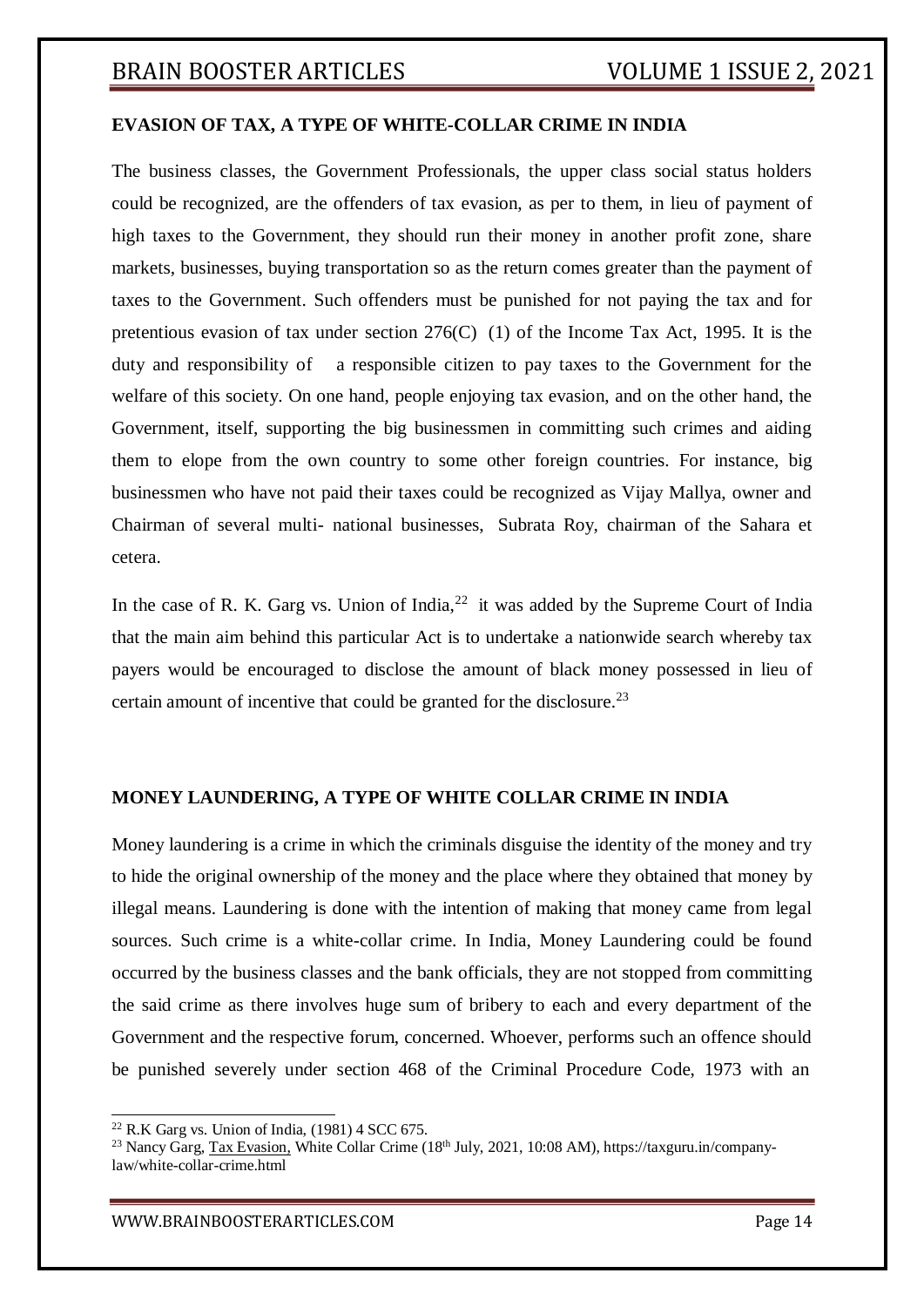imprisonment for 3 to 10 years. For instance, if, a person obtains money from black marketing, trafficking of illegal goods the money will be considered dirty and he cannot deposit into the banks as it may seem suspicious if he directly deposit money into the financial institutions because he had to create statements and records stating that where the money came from.<sup>24</sup>

## **The various money laundering process includes**

## **a) Operating with the money details and then replacing those with the fake ones**

Here in such crime, the offenders operate and copy the banking notes numbers and money details of the registered and legal bank notes and replaces those with the fake ones, should be punished and put them behind the bars. Such crime has been identified as white-collar crime. Such crimes happen behind doors without anyone's knowledge. The Indian Government should stop them from committing such misdemeanor of money laundering.

#### **b) Investment**

Obtaining money by illegal means by hiding the original ownership and character of money and then further investing that money, an illegally acquired to obtain and multiply into legal, is a crime recognized under the white–collar crime in India, which is an illegal method of the offenders to increase money, throwing duct to the eyes of the Government and to the people of India in a very precautionary manner and a vague legal way, should punished by deep investigating into the matter, and needs to be put behind the bars for such illegal and notorious offence.

## **c) Converting illegal money into legal**

Illegal money is operating everywhere in our country, with that illegal money, the offenders buying islands, properties, expensive cars, et cetera, but some of 75 percent out of 100, is converted to legal money through the help of bank officials even so through the officials working under the Government, also involves bribery, so as not to get arrested by the Police

<sup>&</sup>lt;sup>24</sup> Prakash, Common Types of White Collar Crimes IN India, White Collar Crime: Detail Study (18<sup>th</sup> July, 2021, 10:09 AM), <http://www.legalserviceindia.com/legal/article-530-white-collar-crime-detail-study.html>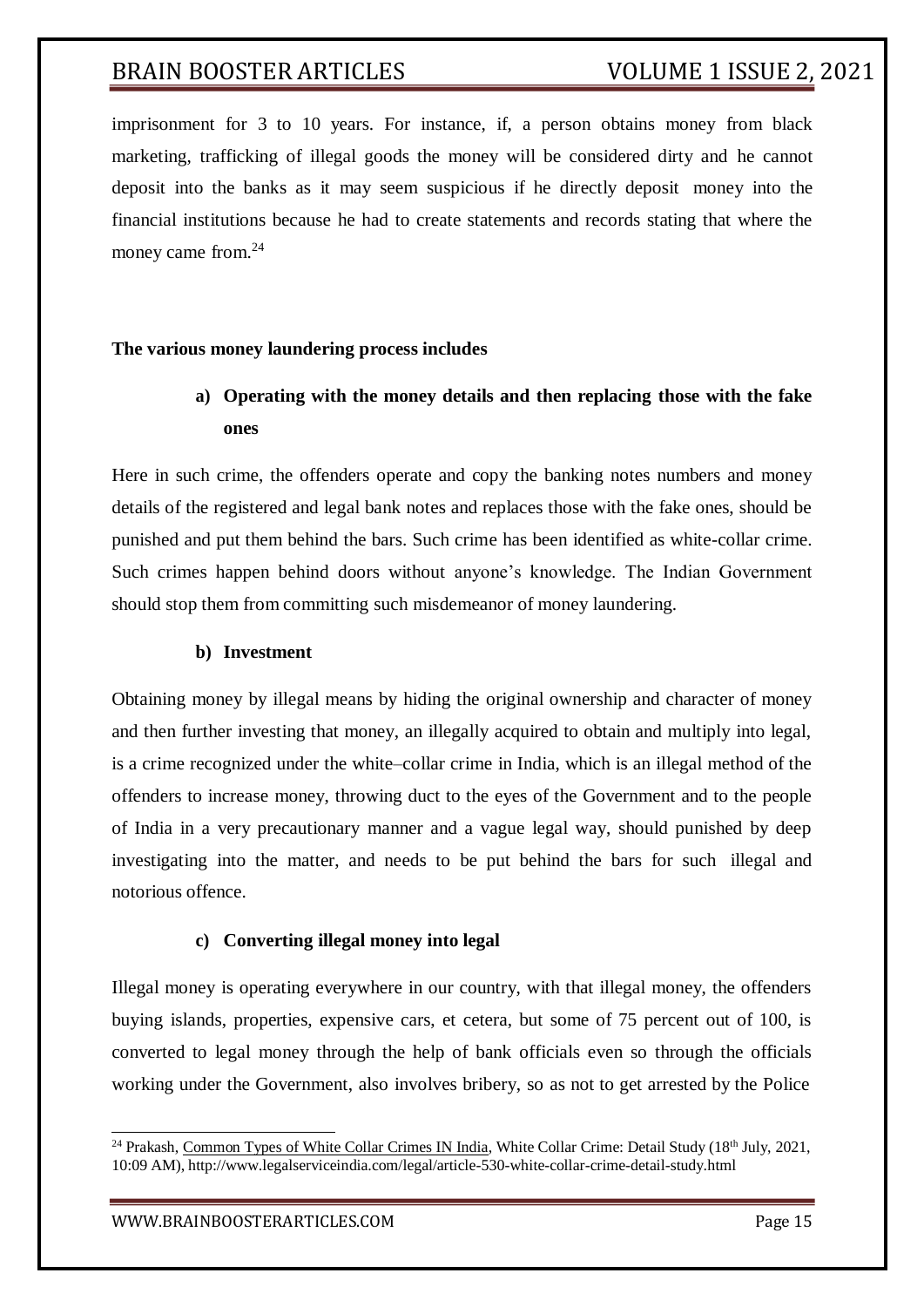Personnel. Illegal money could be earned in numerous ways which do not have any legal bill or certificate, need to be stopped, at any circumstances else the economy of the country would fall down. Be it of the Ministers upon who we have given the responsibility of the nation or the state or be it to the bank officials, every one of them, urges to earn illegal money, by the time converts to legal money, showing thyself to the people of this nation, they are the responsible and honest human beings, should be punished under proper legal provisions implied by the Indian Judiciary.

In the case of [Arun Kumar Mishra v. Directorate of Enforcement,](https://indiankanoon.org/doc/138056817/)<sup>25</sup> it was held that five people created a fake account in the Punjab National Bank (PNB), and thereby collected money as personal gains and caused huge loss to Punjab Nation Bank, but the money laundering case was not held in this case as the offence did not fall under any provision of the Prevention of Corruption Act, concurrently, under [Article 20\(1\) o](https://indiankanoon.org/doc/1501707/)f the Constitution of India, it has been said that ex-post facto laws have no effect, because as per to the said Article it is a fundamental right to not be prosecuted by a law that did not exist at the time of commission of the offence, however, the court said that once money laundering has been fully established against the petitioner, the Enforcement Directorate can initiate a fresh proceeding against him under the law which in force thereafter.

## **INSURANCE FRAUD, A TYPE OF WHIT-COLLAR CRIME IN INDIA**

This is such a crime where when fake offers regarding insurance term & polices, is thrown to the people or customers who want to be under the coverage the insurance policy. The insurance company agents make the customers believe that they could provide the best insurance terms than any other companies where there would be only flashes of profit and no loss to the customers. If any customer falls into the trap of the said insurance fraud policy agents, few times later, it is found that the insurance company gets vanished escaping with the money of the customers and acquired insurance policies. Insurance fraud has been considered to be one of a type of a white-collar crime. Due to this COVID 19 pandemic, the hospitals are those platforms which earned more and profited more, by the same circumstance, many false insurance policies have been offered to people and medical

[WWW.BRAINBOOSTERARTICLES.COM](http://www.brainboosterarticles.com/) Page 16

<sup>&</sup>lt;sup>25</sup> [Arun Kumar Mishra v. Directorate of Enforcement,](https://indiankanoon.org/doc/138056817/)  $(19<sup>th</sup> July, 2021, 10:10 AM)$ , https://indiankanoon.org/doc/138056817/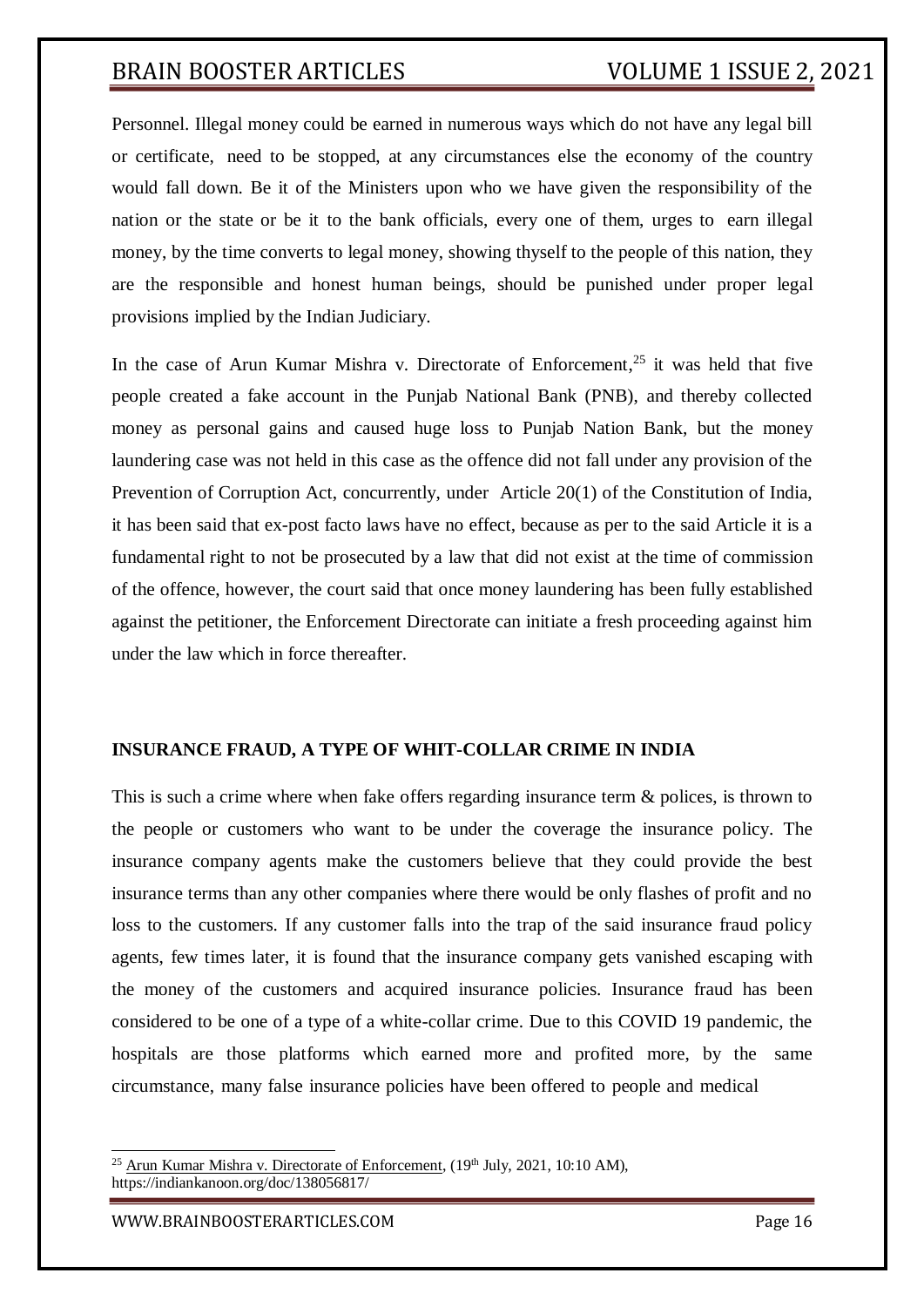assistance. A bulk of insurance fraud cases have been reported during this period as it is only the health department and the hospitals, who are working day and night in a full swing.

## **CREDIT CARD FRAUD, A TYPE OF WHITE-COLLAR CRIME**

Evolution of digital India, a whole, new online India, is a major threat towards credit card fraud, which has been recognized as a type of white-collar crime in India. People keep a savings account, fixed accounts, recurring accounts, current account, believing the bank and its officials that their blood and sweat earnings remain safe and secured from intruders and thieves, but the launching of new Digital India Protocol, allows making of credit cards, debit cards, green cards, allowing the offenders and making for them, easier to fraud such credit or debit cards through online mode and the transaction of money is transferred to the offender's bank account in no time due to such fraudulent activity, forgery, hacking and cyber misdeeds. The cases of credit card fraud have risen as the COVID 19 pandemic left people with no jobs, the credit card frauds have been operating more than usual, but no steps have been taken so far as compared to the cases being reported.

An instance of this crime could be recognized, in the year, 2003, Amit Tiwari, based in Mumbai, who was a 21-year-old engineering student was arrested for having many names, many bank accounts and many clients, which were all false, and he managed to defraud a Mumbai based credit card company, CC Avenue, of an amount of Rs.9 lakh.<sup>26</sup>

## **CELLULAR PHONE FRAUD, A TYPE OF WHITE-COLLAR CRIME IN INDIA**

In this particular crime, the offender uses cellular phone or any electronic device, ask people on the opposite side receiving their dialed phone call, to reply them a unique One-Time Password or OTP number of their credit cards or debit cards, IFSC Code, and various bank details. If someone my mistake uttered the offender his or her OTP Code or other important bank details linked with original bank accounts, instantly, money gets transferred to the offender's bank account. This is one of the most occurred, white-collar crime or offence which is happening everyday and the cyber cell security department of the Indian

<sup>&</sup>lt;sup>26</sup> Aastha Ummat, Types of White collar crimes in India: Credit card frauds, The menace of White Collar crimes (20th July, 2021, 10:12 AM)[, http://lawtimesjournal.in/the-menance-of-white-collar-crimes/](http://lawtimesjournal.in/the-menance-of-white-collar-crimes/)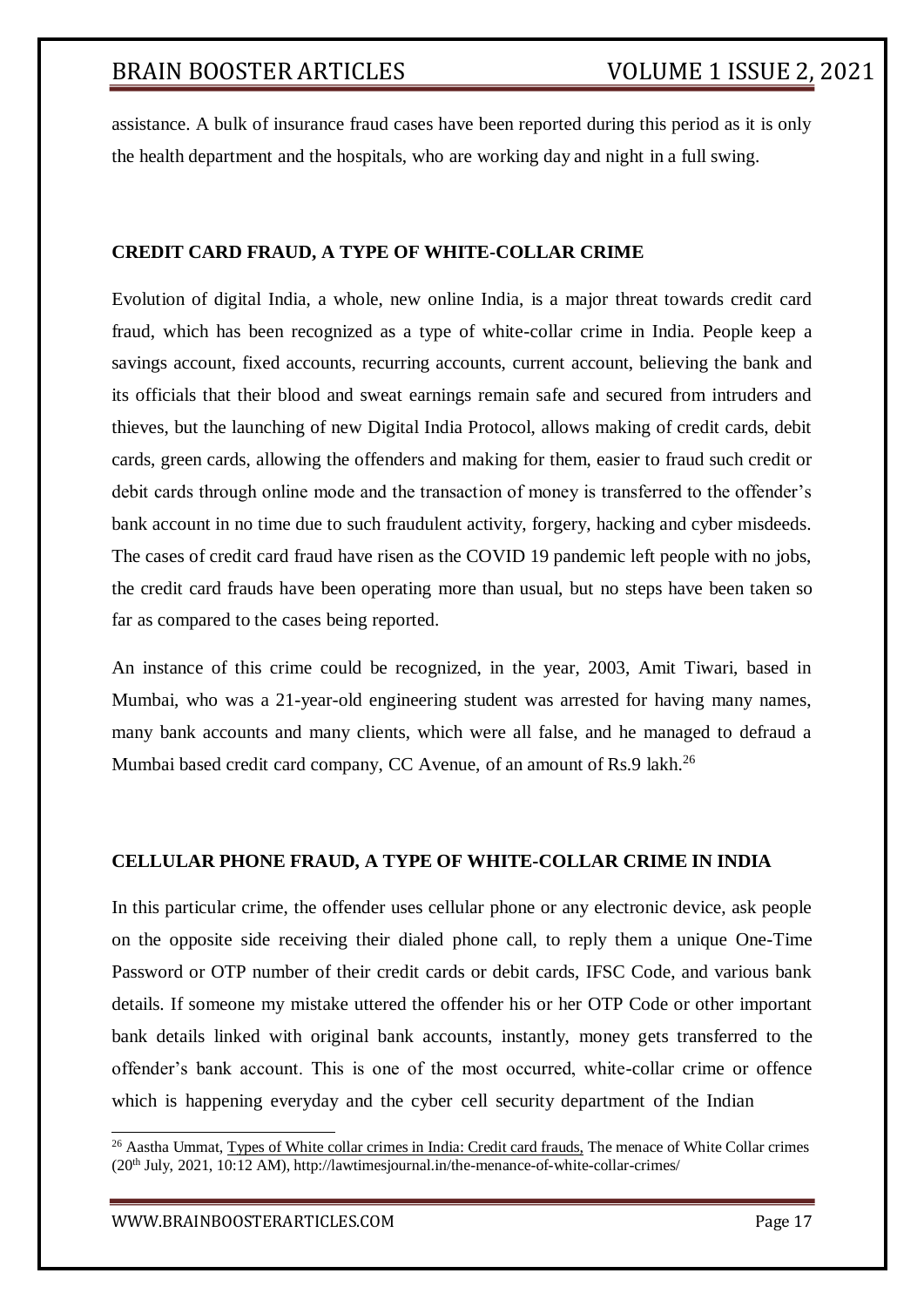Government are not at all active in catching these thieves instead the Police Personnel even deny to lodge a complaint for such mistake and stealing. The number of offenders or whitecollar criminals are being caught are very less as compared to the number of crimes occurring every day. The number of cellular crimes, are occurring more and there are effective steps, hardly being taken, or upgraded to strike hard the offenders of this crime in our society. The callous move from the security personnel enabled the offenders dare to commit such crime. This crime could be called as a cyber crime. People fond of mobile phones and social networking sites too much, to stay aware of such crimes these days. The COVID 19 protocol have increased and pushed the sell and use of mobile phones and social networking sites much more than the mankind have ever expected. Whether it be the children or it may be the adults, everything is operating or running or is being operating via online mode through internet and video conferencing sites and software.

## **RACKETEERING: A TYPE OF WHITE-COLLAR CRIME**

Racketeering is everywhere. Wherever one goes, a kind of racket continues to works throughout our society, spread out in every nook and corner, with a middle man work as head of the racketeering business. Tourist places, gold smugglers, vehicle smugglers, currency smugglers, human trafficking racketeering et cetera are everywhere operating this racketeering business. Huge profits involve in this business, without paying the taxes to the Government, works and snuggles goods and products hiding from the security personnel of the country. Racketeering business even involves bribery to the Government security personnel and Government Officials. Such a type of crime is declared as a kind of whitecollar crime. Thousands of goods are smuggled every day through the national borders with help and authority of the market racketeers. The Government even allows such smuggling, in return of bribery, but if bribery is not paid to the Government, it works, as the proper authority, working for people and nation. During this COVID 19 period, racketeering business is playing a major role, in the shape of providing beds to patients in hospitals or nursing homes and making available of oxygen cylinders and ambulances, taking a huge sum of money than the able price, in return accessing help to the people in need, while the Government's security personnel sitting numb, watching everything, not restricting them for acting illegally and inhumane acts or deeds. The tentacles of the racketeering business, is spread throughout India and world, hard to find the head of this racketing business. The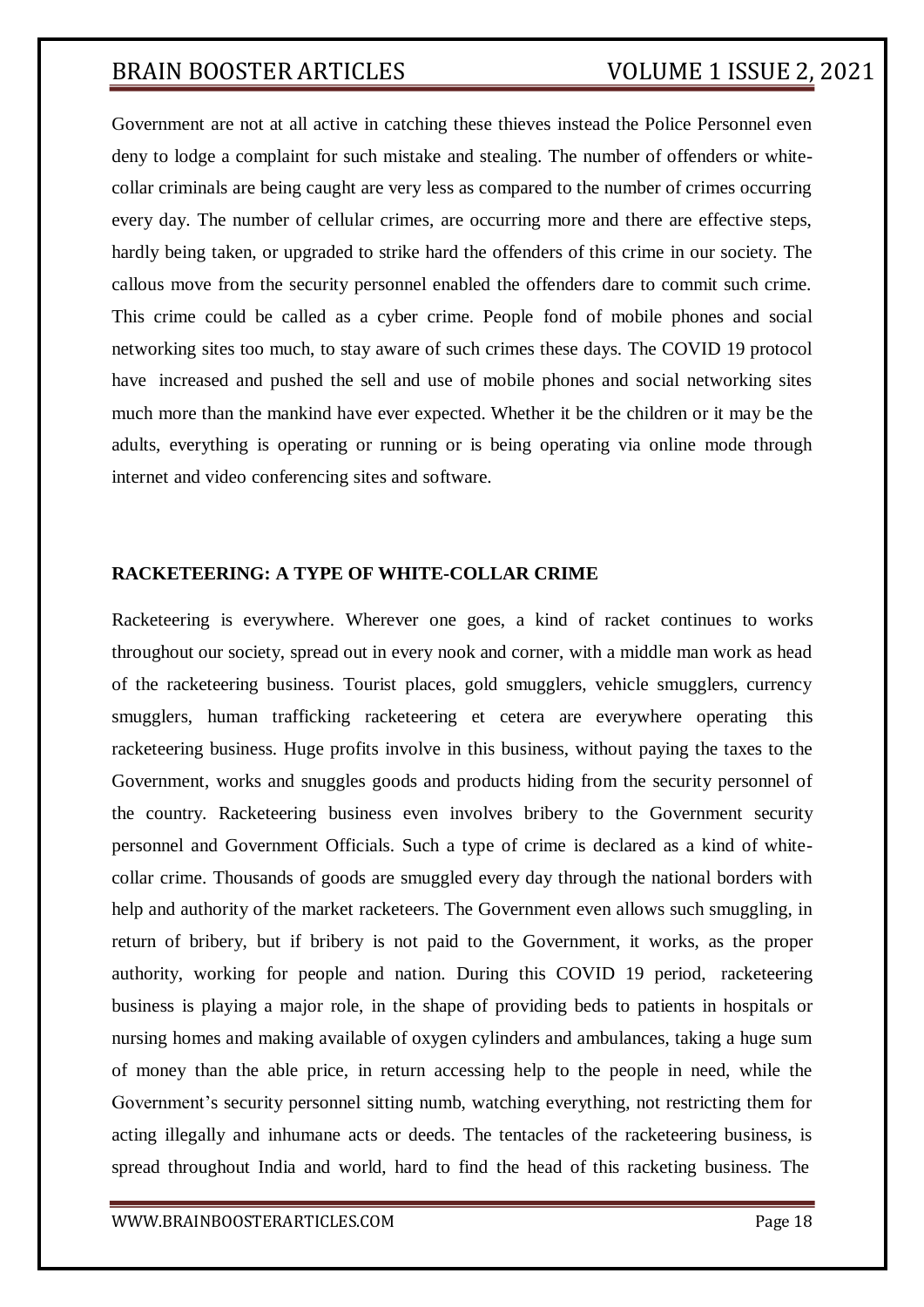Government must entail, bring & recognize new and appropriate legal provisions or legislations in order to curb the racketeering business in India.

- a) According to a report published in [India Today i](https://www.google.com/amp/s/www.indiatoday.in/amp/crime/story/man-involved-in-113-criminal-cases-arrested-in-delhi-1462084-2019-02-22)n February, 2019, Raju alias Hakla was arrested for his involvement in 113 cases of murder, decoity and robbery.<sup>27</sup>
- b) A [kidney racket](https://m.timesofindia.com/topic/Kidney-transplant-racket) case was revealed in 2019 where a businessman from Gujarat, Brijkishore Jaiswal, was about to undergo an illegal kidney transplant. This happened in Powai's Hiranandani hospital. When the wrongful practice was unveiled, the CEO of the hospital, Sujit Chatterjee and 5 other people were taken under arrest.<sup>28</sup>

## **FALSE WEIGHT TO SELL GOODS: A TYPE OF WHITE-COLLAR CRIME IN INDIA**

A false way of selling goods or products to people, misappropriating or replacing dispute goods than what was bought is a type of white-collar crime in India. This crime should be stopped. Unless the poor people in our society will suffer more, if, such crime is not restricted.

In the case of Emperor v. Kanayalal Mohanlal Gujar,  $^{29}$  Sawkar, the accused, bought certain quantity of hirda from the vendor, Savleram. 'Adholis' which are primitive methods of measuring weights was used to measure the hirda. Despite warning from the patil of the village to not use these weights as they didn't give accurate measures, Sawkar agreed to use them and later on seize the adholis and filed the suit. Sawkar said that false weight have been used to measure hirda but the court said that since he had agreed to the same and also Savleram didn't had bad intent, Savleram would not be held liable for fraud.<sup>30</sup>

 $27$  Man involved in 113 criminal cases arrested in Delhi ( $20<sup>th</sup>$  July,  $2021$ , 10:14 AM),

https:/[/www.indiatoday.in/amp/crime/story/man-involved-in-113-criminal-cases-arrested-in-delhi-1462084-](http://www.indiatoday.in/amp/crime/story/man-involved-in-113-criminal-cases-arrested-in-delhi-1462084-) 2019-02-22

<sup>&</sup>lt;sup>28</sup> KIDNEY TRANSPLANT RACKET  $(20<sup>th</sup>$  July, 2021, 10:15 AM),

https://timesofindia.indiatimes.com/topic/Kidney-transplant-racket?from=mdr

<sup>29</sup> Emperor v Kanayalal Mohanlal Gujar, (1939) 41 BOMLR 977.

<sup>&</sup>lt;sup>30</sup> Subodh Asthana, Using wrong weights, White Collar Crimes in India (20<sup>th</sup> July, 2021, 10:17 AM), https://blog.ipleaders.in/white-collar-crimes/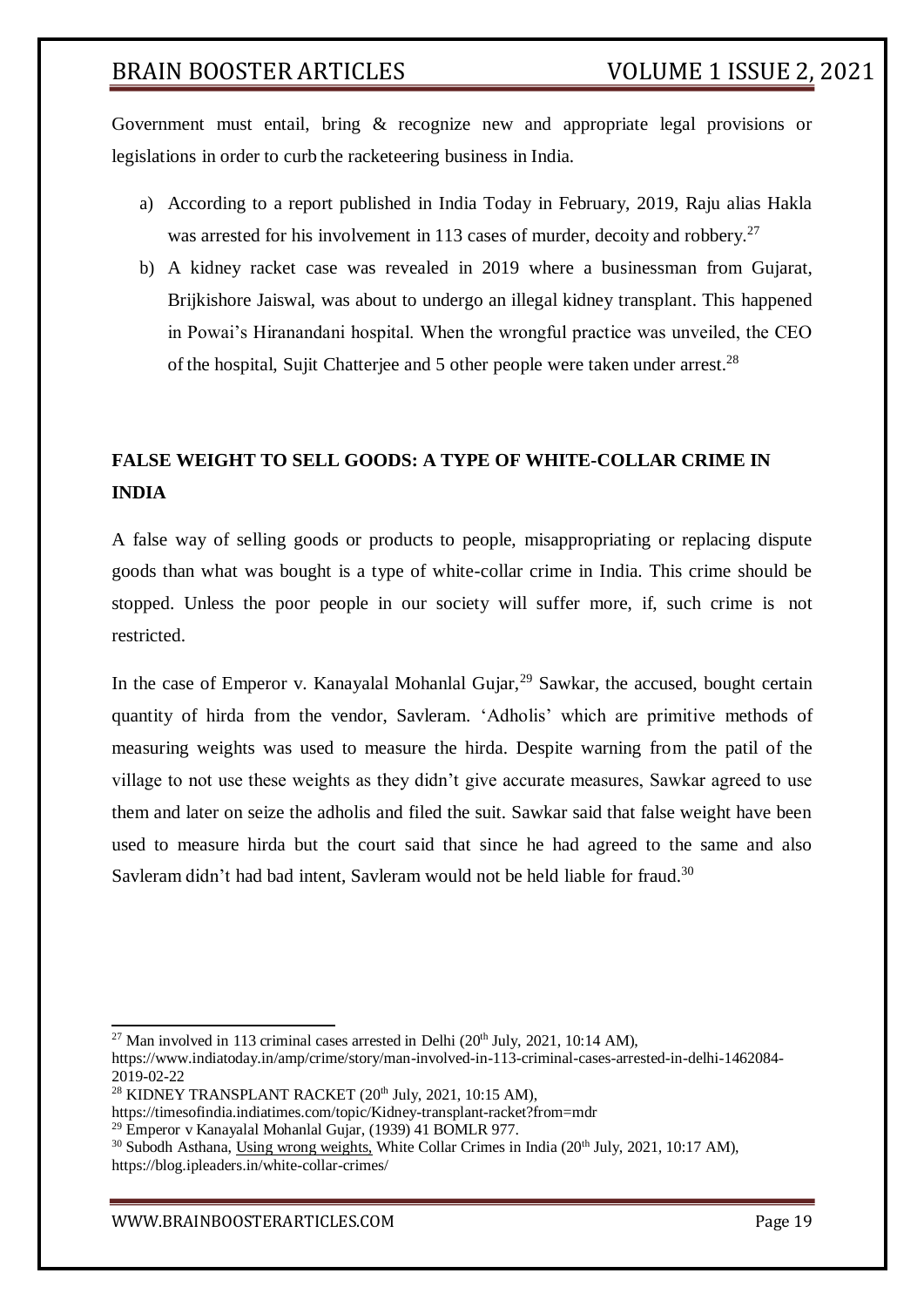## **COMPANY FRAUDS, A TYPE OF WHITE-COLLAR CRIME**

The Central Government under section 211 of the Companies Act, is bound to establish an office named as Serious Fraud Investigation Office or hereinafter to be referred to as the SFIO to investigate frauds which has the power to arrest individuals if it has reason to believe that he is guilty based on the material in possession and it submits a report to the Central Government on conclusion of investigation, but no other investigating agency shall proceed with investigation in a case in respect of any offence under the Act, however, the Central Government may direct the aforesaid SFIO to initiate prosecution against the company, concurrently, the SFIO will share the information they possess regarding a case that is being investigated.

## **LEGISLATIONS AND INVESTIGATION AGENCIES WHICH COULD CHECK THE RISING CASES OF WHITE-COLLAR CRIMES IN INDIA**

Howbeit, despite, such crimes are occurring, "rien n'est éternel."<sup>31</sup>

The Indian Government has brought legislations so as to punish the white-collar criminals are as follows: The Indian Penal Code, 1860, The Income Tax Act, 1961, The Companies Act, 2013, The Prevention of Corruption (Amendment) Act, 2018, The Essential Commodities (Amendment) Bill, 2020, The Negotiable Instruments (Amendment) Bill, 2017, The Information Technology (Amendment) Act, 2008, The Prevention of Money Laundering Act, 2002, The Imports and Exports (Control) Act, 1950, The Special Court (Trial of offenses relating to the transaction in securities) Act, 1992, The Central Vigilance Commission Act, 2014, The Benami Transaction (Prohibition) Amendment Act, 2016, Public Procurement Act, 2020, The Foreign Exchange Regulation Act 2019, and The Industrial (Development and Regulation) Act, 1951.

Investigation Agencies like Central Bureau of Investigation, Securities and Exchange Board of India, Insurance Regulatory and Development Authority, Reserve Bank of India, Serious Fraud Investigation Office, Department of Vigilance, Enforcement Directorate, etc., which could curb the growing white-collar crime in India unless they do not want to restrict thyself from bribery and orders from the higher authority.

 $31$  A French term which means nothing lasts forever.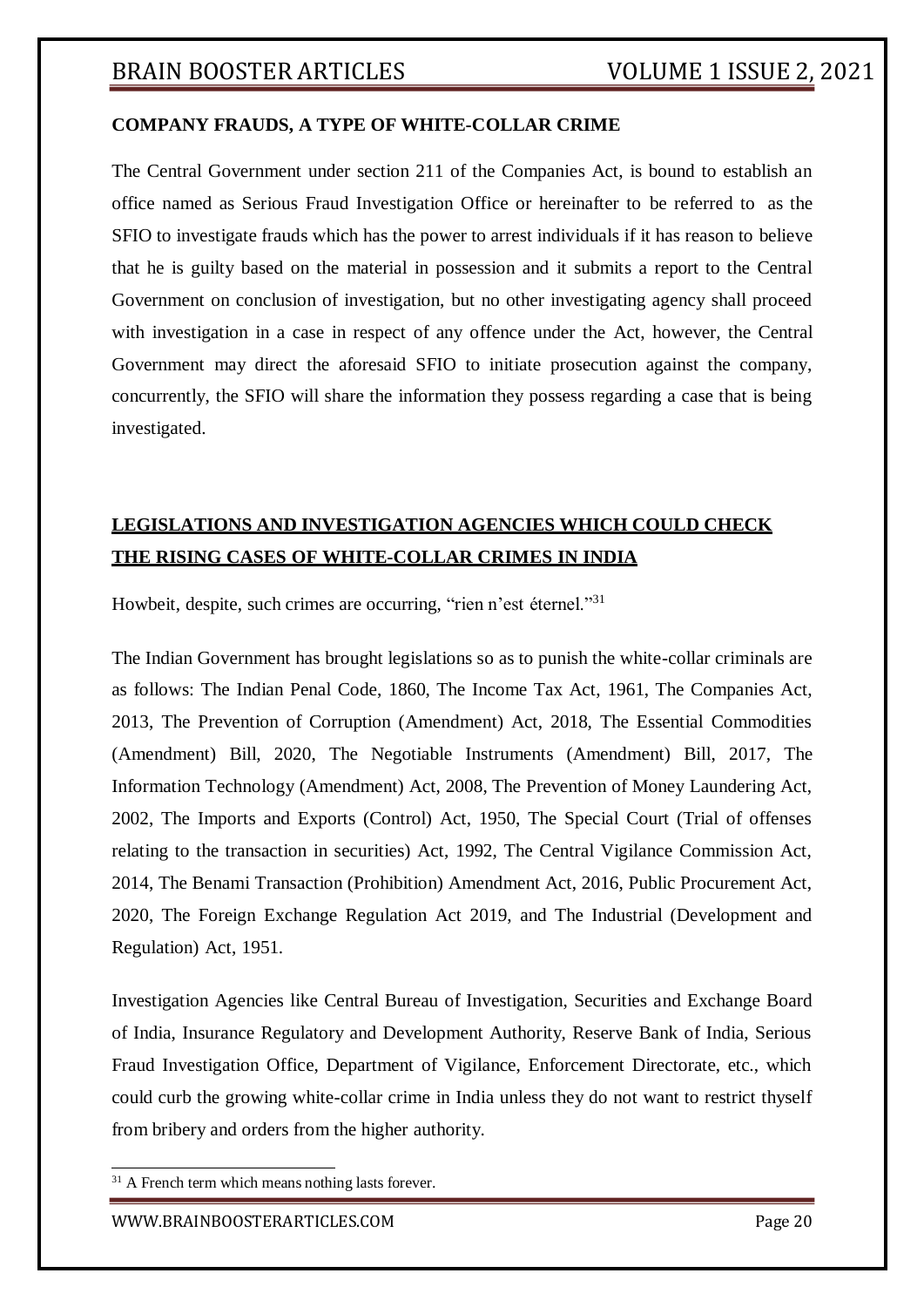## **RECENT JUDGEMENTS REGARDING THE WHITE-COLLAR CRIMES IN INDIA**

The recent judgements regarding the white-collar crimes are in seriatim:-

1. In the case of Rahul Radheshyam Bhomavat vs The State of Maharashtra,  $32$  "In this case, such situations of such nature, the grant of anticipatory bail would cause prejudice to the Investigating agency. Unless the Investigating agency is given a free, fair and full scope, it would be very difficult to nab the culprits involved in such white collared scams".

2. In the case of Sebi vs. Burman Plantation & Others,<sup>33</sup> Before the High Court of Allahabad, the learned counsel on behalf of SEBI claimed that the company is being wrongly accused as the company was not in a position to pay its debts, including payments to its investors, when the advertisement by the company was put to question, the council said that the advertisement was given in 2003 while the order was passed in 2004, when the company was not in a position to payback its debts. Moreover, the sum of money which the investors were claiming was nowhere cited, but the main claim of the counsel made the legislatures raise the punishment from 1 year to 10 years and also increased the fine which may now extend to 25 crores by amending the laws under [section 24\(1\) o](https://indiankanoon.org/doc/1293240/)f the SEBI Act. At last, Ravi Arora, the accused, was held liable.<sup>34</sup>

## **MEASURES TO COUNTERACT THE RISE OF WHITE-COLLAR CRIMES IN INDIA**

The various measures which need to be undertaken by the government-in-power, the Indian Government are in seriatim:

(1) By ensuring a strict and effective implementation to prevent from committing crime, (2) By requiring expertise to manage the technology based crimes, (3) Fast Track Courts or Tribunals must be arranged by appointing more judges, (4) Strict Laws must be made, (5)

[WWW.BRAINBOOSTERARTICLES.COM](http://www.brainboosterarticles.com/) Page 21

<sup>&</sup>lt;sup>32</sup> Rahul Radheshyam Bhomavat vs The State Of Maharashtra (2020 Bom HC), (20<sup>th</sup> July, 2021, 10:20 AM), https://indiankanoon.org/doc/182692708/

<sup>&</sup>lt;sup>33</sup> Sebi vs . Burman Plantation & Others (2013), (21<sup>st</sup> July, 2021, 10:18 AM), https://indiankanoon.org/doc/78238799/

<sup>&</sup>lt;sup>34</sup> Subodh Asthana, Recent white collar crime cases in India, White Collar Crimes in India (25<sup>th</sup> July, 2021, 10:20 AM), https://blog.ipleaders.in/white-collar-crimes/